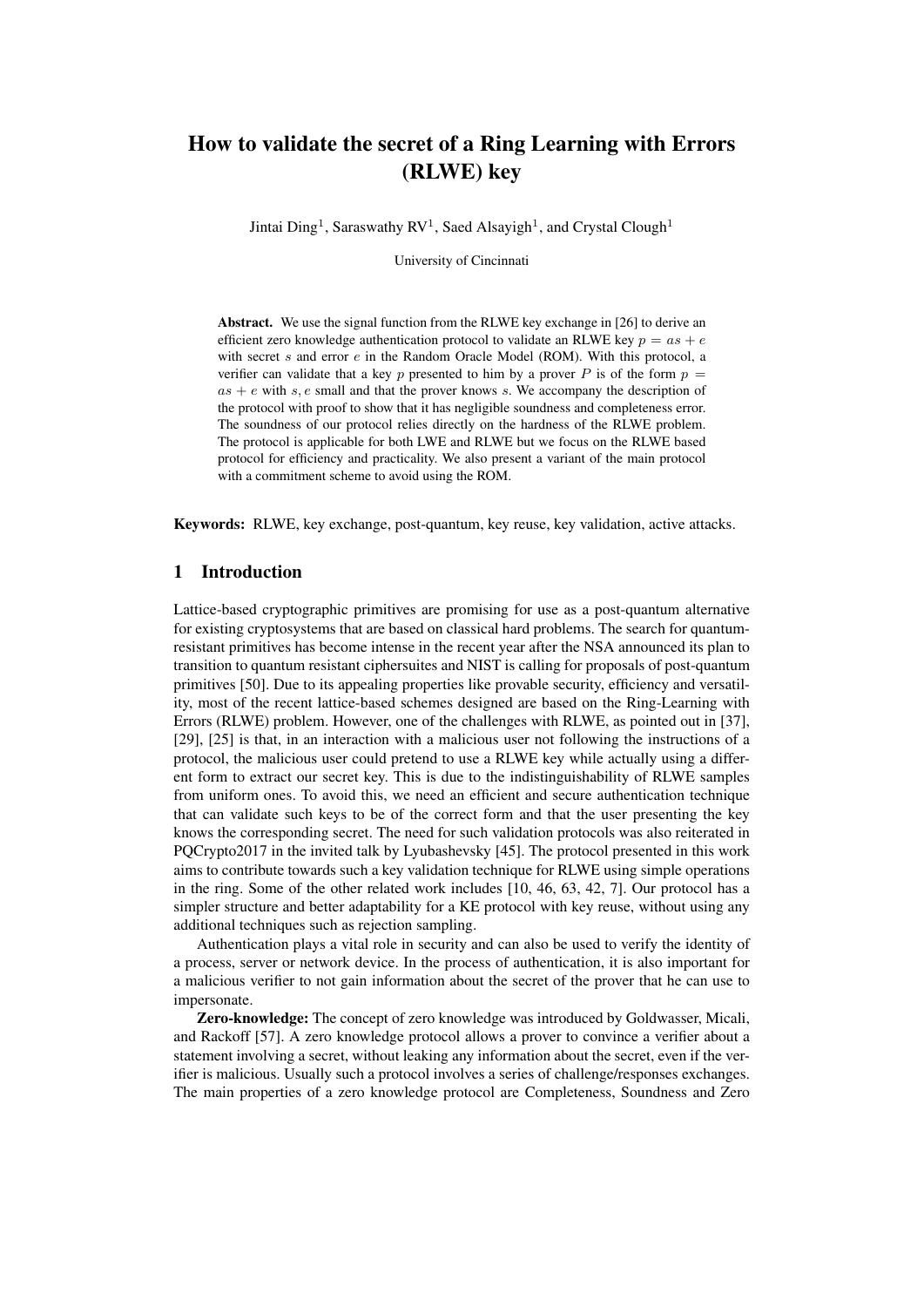knowledge. Informally, Completeness means that with overwhelming probability, an honest prover is able to successfully make a proof to the verifier. Soundness means that the probability that a malicious prover (without the secret) can make a valid proof is negligible. Zero knowledge is shown by the ability to construct a simulator that creates transcripts of the proof that are indistinguishable from a real transcript between a prover and verifier. More details and formal mathematical definitions for these properties are included in the preliminaries section of the paper.

#### 1.1 Previous Work

There are some lattice-based Identification (ID) schemes that has its security based on Witness Indistinguishability. Lyubashevsky in [\[43\]](#page-17-5) introduced an ID scheme based on the hardness of SIS (Shortest Integer Solutions) problem. This scheme was shown to be witness indistinguishable and used this to prove security under the active attack model. The drawback of this scheme however, is to be able to implement the scheme for practical parameter choices retaining security of the protocol. Another work in [\[44\]](#page-17-6) presented an ID scheme with lower communication complexity based on hardness of approximate shortest vector problem in lattices. This work also described a way to convert the ID scheme into a signature in the Random oracle model using the Fiat-Shamir transform [\[1\]](#page-15-2).

[\[36\]](#page-17-7) describes a variant of the ID scheme proposed by [\[58\]](#page-18-2) in the lattice setting and proves its security under concurrent attacks. A zero knowledge proof for commitments from RLWE was described in [\[11\]](#page-15-3) that verifies that the commitments are from the ring defined in RLWE problem but does not verify that a sample is of RLWE form or the secret of a RLWE sample.This is a generalization of the protocol from Xie et al. [\[63\]](#page-18-0) improving its knowledge error. A previous work on group signatures [\[10\]](#page-15-0) also proposes a zero knowledge proof for LWE samples of the form  $y = as + e$  to prove the knowledge of secret s. An advantage with this protocol is a reduced soundness error of  $1/2n$ , however this protocol relies on rejection sampling to ensure that  $s$  and  $e$  follows the Discrete Gaussian distribution that leads to lower efficiency and increased completeness error.

Key leakage was pointed out by Kirkwood et al. in [\[37\]](#page-17-1), which discusses about elliptic point off the curve attack [\[12\]](#page-15-4) that results in key leakage and using public key validation to avoid such attacks by checking that the public key is a valid point on the specified curve. They also discuss about the unavailability of such validation in the case of lattice-based key exchange. For RLWE-based Key agreement, they proposed an indirect key validation technique using the Fujisaki-Okamoto transformation. The transformation derives a hybrid IND-CCA (Indistinguishability Chosen Cipherext Attack) secure scheme from weakly secure symmetric and asymmetric encryption schemes. This is adapted in [\[54\]](#page-17-8) to derive an actively secure KEM (Key Encapsulation Mechanism) but with efficiency limitations in the implementation. The indirect validation is also more complicated and limits the ability of the party being authenticated to choose a public key since it has to be generated from the private key derived from the seed. Another disadvantage with indirect validation is that it does not allow key reuse since the private key of the party being authenticated is revealed during the validation. In [\[20\]](#page-16-3), a cut and choose protocol for RLWE is proposed. The protocol involves generating  $N \approx 32$ samples for each RLWE instantiation and revealing at random all but one of the instances to the verifier. So the provers probability of convincing the verifier is at most  $1/N$  if the prover doesnt know the secret.

Other notable works in the area include [\[46,](#page-17-3) [42,](#page-17-4) [7\]](#page-15-1). A one shot verifiable encryption protocol (proving that the ciphertext is correctly formed and the knowledge of the plaintext) was described by Lyubashevsky et al. in Eurocrypt 2017 [\[46\]](#page-17-3). The protocol is secure in the random oracle model and is based on the hardness of RLWE problem. The protocol achieves negligible soundness error with only one execution of the protocol. However, the protocol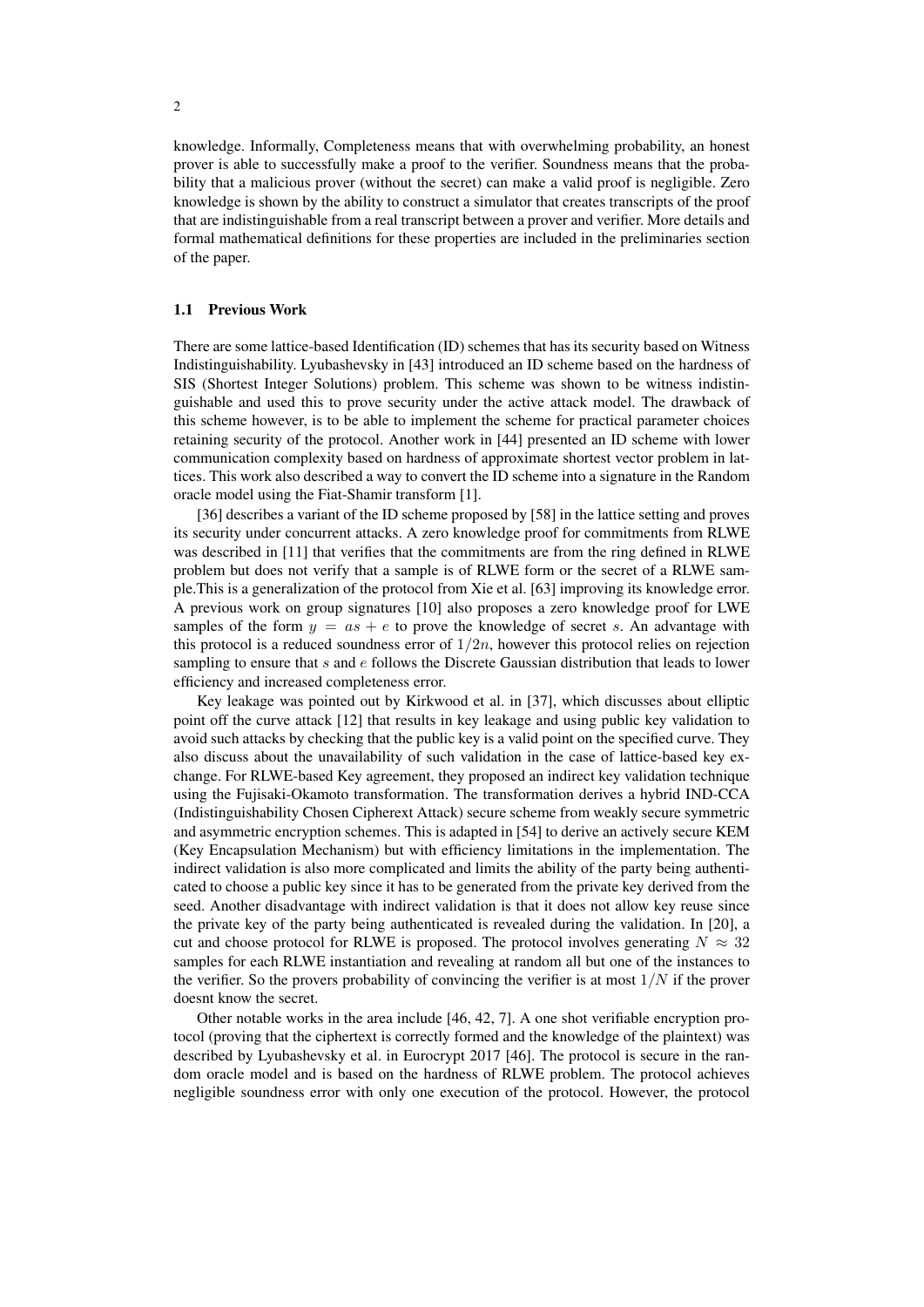does not apply to the exact relation to be verified. Let  $B \in R_q^{l \times k}$  be a matrix with the relation  $Bm = u \mod q$ , where  $m \in R_q^k$  is secret, and let  $(v, w) \in R_q^k \times R_q^k$  be a ciphertext of  $m$  obtained using an RLWE encryption scheme. Then, the protocol verifies that the ciphertext decrypts to a  $\bar{m}, \bar{c}$  such that  $B\bar{m} = \bar{c}u \mod q$ . In order to recover  $\bar{m}$ , the idea is to guess values for  $\bar{c}$  from a defined challenge space. This also uses rejection sampling in the protocol. A statistical zero knowledge argument of knowledge for message-signature pair, that can be applied to group signatures is proposed in [\[42\]](#page-17-4). The protocol verifies the knowledge of a pair  $(d, z) \in \{0, 1\}^{\ell} \times \mathbb{Z}^{2m}$  that satisfies  $||z||_{\infty} \leq \beta$ , and  $A_{(d)}z = u \mod q$ , where  $A_{(d)} = [A|A_0 + \sum_{i=1}^l d_i A_i] \in \mathbb{Z}_q^{n \times 2m}$ . Here, uniformly random  $(A, A_0, \ldots, A_l, u)$ , where each  $A_i \in \mathbb{Z}_q^n \times m$  and  $u \in \mathbb{Z}_q^n$  form the verification key of Boyen's signature scheme. This protocol has a communication complexity of  $(O(lm)log \beta + O(k_2)log \ b)log \ q$  (where *n* is the security parameter, *l* is the message length,  $m \ge 2n \log q$ ,  $\sigma = \Omega(\sqrt{\ln \log q} \log n)$ ,  $\beta = \sigma \omega(\sqrt{\log m})$ ,  $k_2$ , b are parameters of underlying encryption scheme), with a soundness error of 2/3 and perfect completeness. The work in [\[7\]](#page-15-1) discusses a zero knowledge proof for the preimage of a ivOWF(one way function over integer vectors). This proof can be applied to the context of learning with errors considering the encryption function as a ivOWF. This ZK protocol is honest verifier computational ZK and uses rejection sampling and cut and choose technique for its proof.

#### 1.2 Our Contributions

The main contributions of this paper are the design and analysis of an efficient zero knowledge authentication protocol that can be used to validate a sample p to be of the form  $as + e$  with s, e small and the knowledge of s of the party presenting the sample. This is accomplished by making use of the signal function defined in the key exchange protocol using RLWE [\[26\]](#page-16-0). The Sig function has a significant role in the key exchange protocol, since it allows us to extract a shared key material from approximately equivalent keys and can be leveraged to derive other applications as in this work with respect to the RLWE-based key exchange. In this authentication protocol, the prover uses a challenge/response interactive proof to prove to the verifier that he has the secret s and the verification is done with the help of the  $Sig$  function. We show that the soundness error of the protocol is 1/2 and we can achieve negligible soundness error by sequentially running the protocol enough number of times.

The relevance of this protocol comes from the observation that key reuse can be exploited in RLWE-based key exchange [\[29\]](#page-16-1),[\[25\]](#page-16-2) when implemented in practice. This aims to serve as a simple and direct key validation technique for RLWE keys and helps to protect against active attacks in RLWE-based key exchange with malformed keys. The advantage of using this direct validation of RLWE key over the indirect key validation using the Fujisako-Okamoto transformation is the simplicity and efficiency of the protocol and the ability to build more efficient systems and reuse keys in practice. In section [5,](#page-11-0) we provide a variant of the protocol that does not rely on the ROM for its zero knowledge, by including a commitment scheme. We also remark that when a key  $p$  is validated with this protocol,  $p$  is verified to be of the form  $p = as + e$  with s, e small but does not verify to be from the Discrete Gaussian distribution. But this seems to be sufficient for the applications of our protocol since a malicious user does not have significant gain over choosing small s, e from a distribution that is different from the Discrete Gaussian. This protocol is also more simple and efficient than the cut and choose protocol in [\[20\]](#page-16-3) that requires many RLWE samples generated and all but one of the samples revealed to the verifier, resulting in increased computation and communication complexity. Our protocol is efficient since the operations involved are only multiplication of ring elements and this idea can be used to design a new key exchange protocol that allows key reuse. The soundness of our protocol also directly relies on the hardness of the RLWE problem. Although the main motivation of our protocol is in the context of key exchange, we note that this can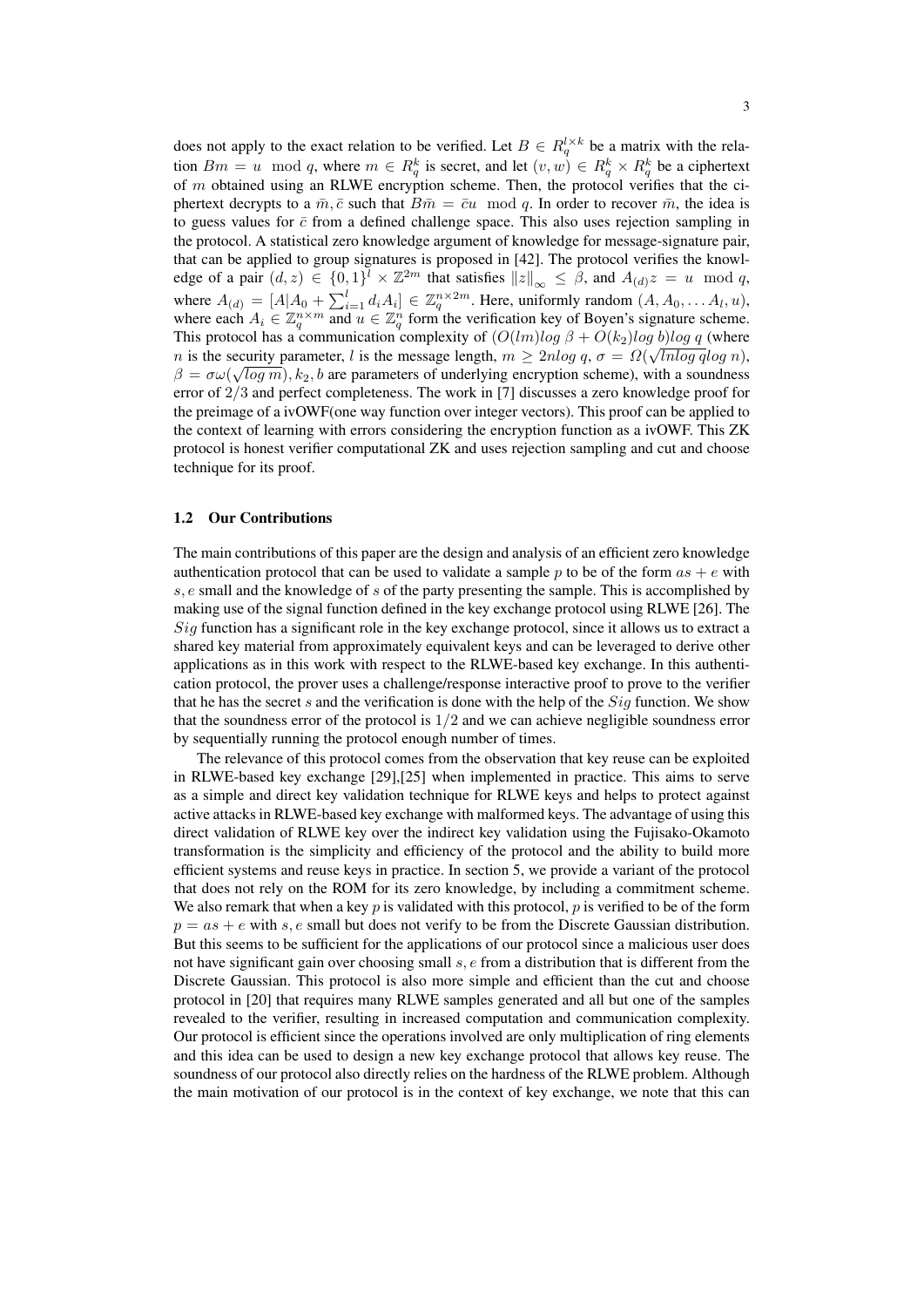be applied to RLWE verifiable encryption and can also be used to obtain efficient signatures using the Fiat Shamir transform.

# 2 Preliminaries

The Learning with Errors (LWE) problem was first introduced by Regev in 2005 along with a quantum reduction from solving hard lattice problems in the worst case to solving LWE in the average case. Since the introduction of LWE and the reduction, it has allowed the design of many versatile applications in Key Exchange, Digital Signatures , FHE (Fully Homomorphic Encryption) schemes [\[15\]](#page-15-5), Identity Based Encryption (IBE) schemes [\[2\]](#page-15-6) and more. LWE is a generalization of the parity-learning problem in computer science. In 2009, Peikert showed a classical reduction from variants of the shortest vector problem to corresponding versions of LWE [\[53\]](#page-17-9). The decision version of the LWE problem is to distinguish the following two distributions given  $poly(n)$  samples: (**a**, **a**.s + e) and (**a**, **b**), where **a**, **s**, **b**  $\in \mathbb{Z}_q^n$  uniformly at random and e is sampled from an error distribution on  $\mathbb{Z}_q$ . The search version of the problem is to solve for  $s$  given  $(a, a.s + e)$ . The Ring-LWE problem was designed by Lyubashevsky et al. in [\[47\]](#page-17-10) where the efficiency limitations of LWE are overcome by defining the cryptographic operations over a ring  $R = \mathbb{Z}[x]/\phi(x)$ , (analogously  $R_q = \mathbb{Z}_q[x]/\phi(x)$ ) where  $\phi(x)$  is the  $m$ -th cyclotomic polynomial. In practice, we often use the 2-power cyclotomics for efficiency and controlling the noise. By considering polynomials from the ring  $R_q$ , one sample  $a, a.s + e$ by choosing a, s uniformly from  $R_q$  and e from an error distribution of  $R_q$  provides n LWE samples corresponding to each coefficient of the polynomial.

We provide the definition of the Discrete Gaussian distribution (error distribution) here:

#### Discrete Gaussian Distribution

**Definition 1.** [\[64\]](#page-18-3) For any positive real  $\alpha \in \mathbb{R}$ , and vectors  $c \in \mathbb{R}^n$ , the continuous Gaussian *distribution over* R <sup>n</sup> *with parameter* α *centered at* c *is defined by the probability function*  $\rho_{\alpha,c}(x)=(\frac{1}{\alpha})^n exp(\frac{-\pi ||x-c||^2}{\alpha^2})$ . For integer vectors  $c\in\mathbb{R}^n$ , let  $\rho_{\alpha,c}(\mathbb{Z}^n)=\sum_{x\in\mathbb{Z}^n}\rho_{\alpha,c}(x)$ . *Then, we define the discrete Gaussian distribution over*  $\mathbb{Z}^n$  *as*  $D_{\mathbb{Z}^n,\alpha,c}(x) = \frac{\rho_{\alpha,c}(x)}{\rho_{\alpha,c}(x^n)}$ , where  $x \in \mathbb{Z}^n$ . The subscripts  $\alpha$  and c are taken to be 1 and 0 (respectively) when omitted.

For a vector  $v = (v_0, \dots, v_{n-1})$  in  $\mathbb{R}^n$  or  $\mathbb{C}^n$  and  $p \in [1, \infty)$ , we define the  $\ell_p$  norm as  $||v||_p = (\sum_{i=0}^{n-1} |v_i|^p)^{1/p}$  and the  $\ell_{\infty}$  norm as  $||v||_{\infty} = max_{i \in [n]} |v_i|$ . The  $\ell_2$  norm corresponds to the  $\ell_p$  norm with  $p = 2$  and is denoted as  $\|\cdot\|$  in this paper. In applying the norms, we assume the coefficient embedding of elements from R to  $\mathbb{R}^n$ . For any element  $s = \sum_{i=0}^{n-1} s_i x^i$  of R, we can embed this element into  $\mathbb{R}^n$  as the vector  $(s_0, \ldots s_{n-1})$ .

<span id="page-3-1"></span>We recall two useful lemmas here:

**Lemma 1** ([\[64\]](#page-18-3)). Let  $f(x)$  and R be defined as above. Then, for any  $s, t \in R$ , we have **Example 1** (**(04)**, Let  $f(x)$  and  $R$  be defined as above.<br> $||s \cdot t|| \leq \sqrt{n} \cdot ||s|| \cdot ||t||$  and  $||s \cdot t||_{\infty} \leq n \cdot ||s||_{\infty} \cdot ||t||_{\infty}$ .

<span id="page-3-0"></span>**Lemma 2** ([\[48,](#page-17-11) [30\]](#page-16-4)). *For any real number*  $\alpha = \omega(\sqrt{\log n})$ , we have  $\Pr_{\bm{x} \leftarrow \chi_{\alpha}} [\|\bm{x}\| > \alpha \sqrt{n}] \leq$  $2^{-n+1}$ .

The Hermite Normal Form (HNF)-LWE is a reduction of the LWE problem in which the secret s is also derived from the error distribution. It has also been shown that solving HNF-LWE problem has the same reduction to solving hard lattice problems in the worst case [\[4\]](#page-15-7) and hence can be safely used in cryptographic applications.

Let  $s \leftarrow R_q$  be a uniformly chosen element of the ring  $R_q$ , as defined above. We define  $A_{s,\chi_{\alpha}}$  to be the distribution of the pair  $(a, as + e) \in R_q \times R_q$ , where  $a \leftarrow R_q$  is uniformly chosen and  $e \leftarrow \chi_{\alpha}$  is independent of a.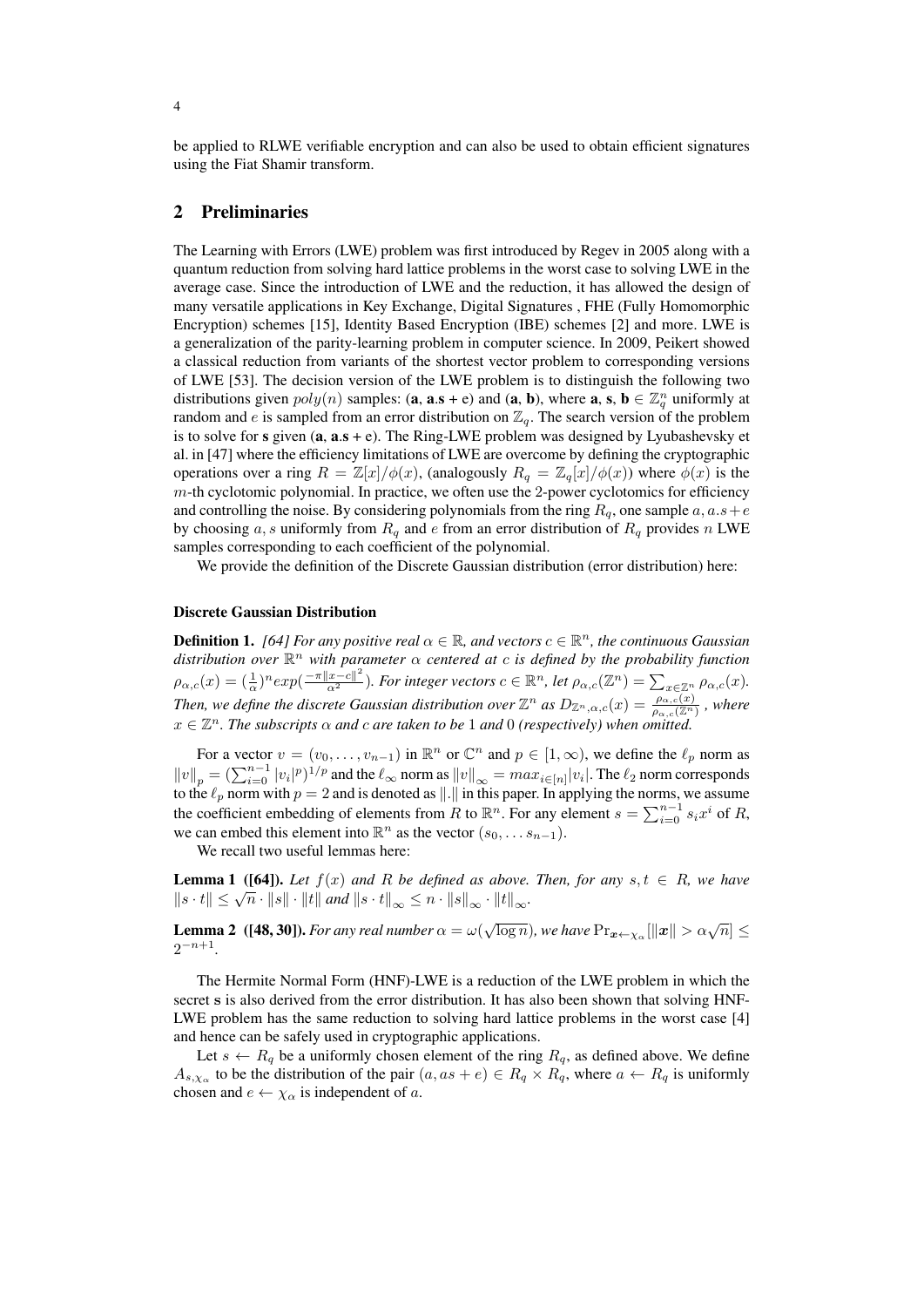**Definition 2** (Ring-LWE Assumption). Let  $R_q$ ,  $\chi_\alpha$  be defined as above, and let  $s \leftarrow R_q$  be *uniformly chosen. The (special case) ring-LWE assumption* RLW Eq,α *states that it is hard for any PPT (Probabilistic Polynomial Time)algorithm to distinguish* As,χ<sup>α</sup> *from the uniform distribution on*  $R_q \times R_q$  *with only polynomially many samples.* 

The search version of RLWE is to modify the above definition by requiring the PPT algorithm to find s rather than distinguish the two distributions. For certain parameter choices, the two forms are polynomially equivalent [\[47\]](#page-17-10).

**Proposition 1** ([\[47\]](#page-17-10)). Let *n* be a power of 2*, let*  $\alpha$  be a real number in  $(0, 1)$ *, and* q a prime *such that*  $q \mod 2n = 1$  *and*  $\alpha q > \omega(\sqrt{\log n})$ *. Define*  $R = \mathbb{Z}[x]/\langle x^n + 1 \rangle$  *as above. Then there exists a polynomial time quantum reduction from*  $\tilde{O}(\sqrt{n}/\alpha)$ -SIVP (Short Independent *Vectors Problem) in the worst case to average-case RLWE<sub>q,β</sub> with*  $\ell$  *samples, where*  $\beta$  =  $\alpha q \cdot (n\ell/\log(n\ell))^{1/4}.$ 

It has been proven that the RLWE assumption still holds even if the secret  $s$  is chosen according to the error distribution  $\chi_{\alpha}$  rather than uniformly [\[4,](#page-15-7) [47\]](#page-17-10). This variant is known as the *normal form*, and is preferable for controlling the size of the error term [\[16,](#page-16-5) [14\]](#page-15-8).

#### 2.1 Zero Knowledge definitions

We focus here on the interactive proof system with zero knowledge. Let  $P$  and  $V$  denote the honest prover and verifier respectively.  $P^*$  and  $V^*$  are usually used to denote the cheating prover and verifier respectively.

Definition 3. *[\[35\]](#page-17-12)* (P, V ) *is an Interactive Proof System (IPS) for a language* L*, and security parameter k if:*

**1. Completeness**  $:\forall x \in L$ ,  $Pr[Out_V(P \leftrightarrow V)[x] = accept] \ge 1 - negl(k)$ . **2. Soundness**  $: \forall x \notin L, \forall P^*, Pr[Out_V(P^* \leftrightarrow V)[x] = accept] \leq negl(k)$ .

*Here negl() denotes a negligible function and*  $Out_V(P \leftrightarrow V)[x]$  *is the final output (accept/reject) of the verifier on interaction with the prover.*

The Statistical distance is defined for two random variables  $X, Y$  of a discrete distribution as

$$
\Delta(X, Y) = \frac{1}{2} \sum_{x} |Pr[X = x] - Pr[Y = x]|
$$

Let  $\mathcal{X} = \{X_n\}_{n\in\mathbb{N}}$  and  $\mathcal{Y} = \{Y_n\}_{n\in\mathbb{N}}$  be sequences of probability distributions, called ensembles. We say that X and Y are statistically indistinguishable, if  $\Delta(X_n, Y_n) = negl(n)$ .

An interactive proof system needs to satisfy an additional property to be considered zero knowledge.

**Definition 4.** [\[6\]](#page-15-9) An interactive proof system  $(P, V)$  for a language L is (statistical) zero*knowledge (SZK) if for any PPT verifier* V ∗ *, there exists an expected PPT simulator* S *such that for every valid public input* x *and private input* w*, the statistical distance of the following two random variables is negligible:*

- $View_{V^*} < P_{x,w}, V^* >$
- S(x)*. (Note that* S *can be probabilistic and so this is a random variable).*

*That is,* S *only gets the public input and has no interaction with* P*, but still manages to output something indistinguishable from whatever* V ∗ *learned in the interaction. Here, the notation*  $View_A < B, A >$  *denotes the view of A during the interaction with* B: all the *messages sent and received.*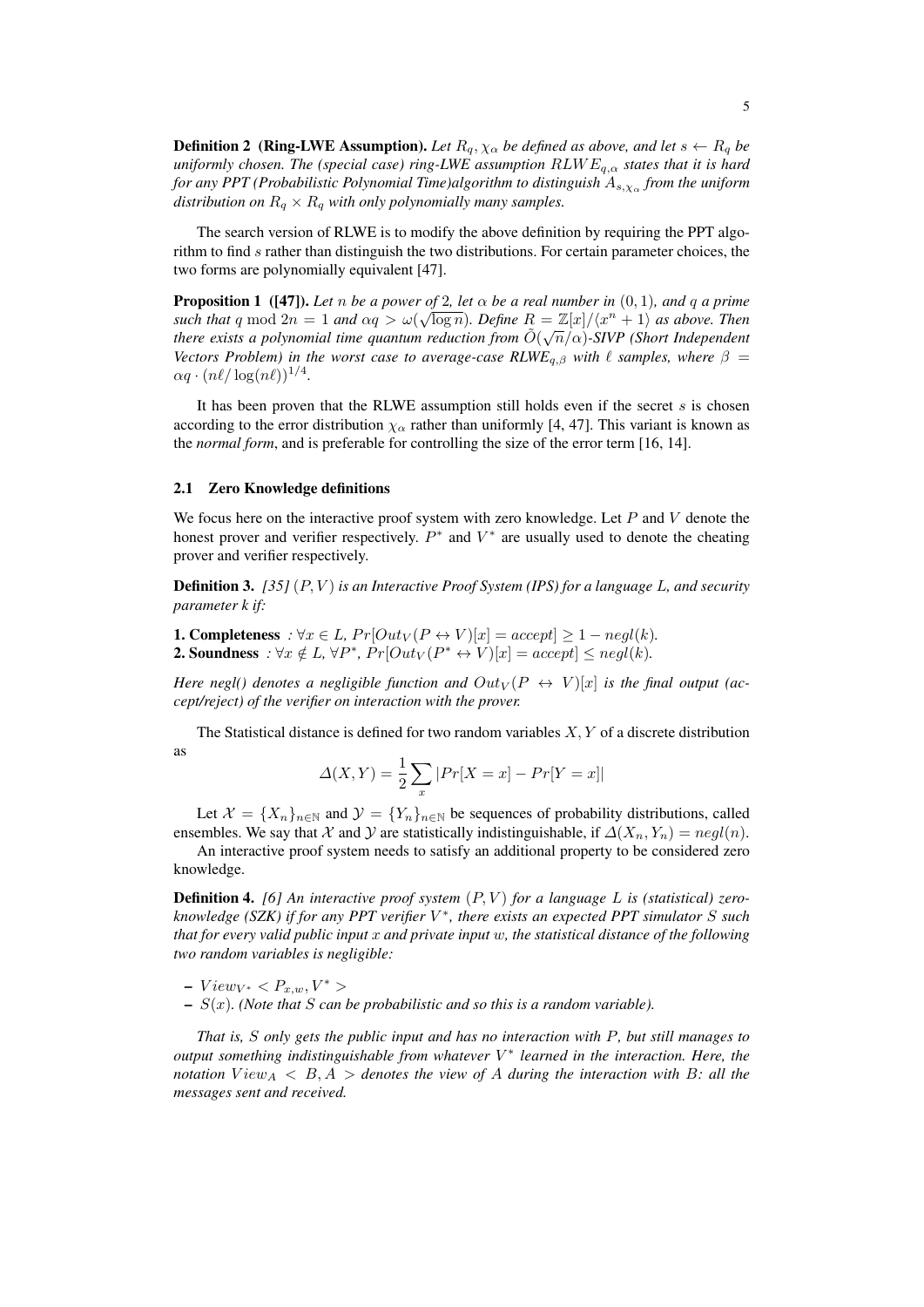#### <span id="page-5-2"></span>2.2 Notation

Let the integer n be a power of 2, and define  $f(x) = x^n + 1$  and consider the ring  $R :=$  $\mathbb{Z}[x]/\langle f(x) \rangle$ . For any positive integer q, we define the ring  $R_q \coloneqq \mathbb{Z}_q[x]/\langle f(x) \rangle$  analogously, where the ring of polynomials over Z (respectively  $\mathbb{Z}_q := \mathbb{Z}/q\mathbb{Z}$ ) we denote by  $\mathbb{Z}[x]$  (respectively  $\mathbb{Z}_q[x]$ ). For any polynomial  $y(x)$  in R (or  $R_q$ ), we identify y with its coefficient vector in  $\mathbb{Z}^n$  (or  $\mathbb{Z}_q^n$ ). Let  $\chi_\alpha$  denote the discrete Gaussian distribution on  $R_q$  with parameter  $\alpha$ . The norm of y is computed as the norm of its coefficient vector. We say a function  $f(\kappa)$  is negligible if for every c>0, there exists an  $N \in \mathbb{N}$  such that  $f(\kappa) < 1/\kappa^c$  for all  $\kappa > N$ . We use  $negl(\kappa)$  to denote a negligible function of  $\kappa$ , and we say a probability is overwhelming if it is  $1-negl(\kappa)$ . Let  $H: R_q \to \{0,1\}^\tau$  be a hash function where  $\tau$  is the bit length of the output.

#### <span id="page-5-0"></span>2.3 Pseudorandomness

<span id="page-5-1"></span>**Lemma 3.** If  $x_1$  is sampled from the uniform distribution on  $R_q$ , then  $\bar{x} = x_1 + x$  is uniform *over* R<sup>q</sup> *even if* x *follows an arbitrary probability distribution.*

### *Proof.* Refer to Appendix [A](#page-18-4)

We can show that  $\bar{x}$  is statistically pseudorandom assuming that  $x_1$  is statistically pseudorandom and x follows arbitrary distribution, when  $x, x_1$  are distributed independently. For more details, refer to Appendix. Statistical indistinguishability implies computational indistinguishability but it can also be shown directly here as follows.

<span id="page-5-3"></span>**Lemma 4.**  $\bar{x} = x_1 + x$  *is almost uniform (computationally pseudorandom) in*  $R_q$  *if*  $x_1$  *is computationally pseudorandom in*  $R_q$  *and* x *follows an arbitrary probability distribution*  $\phi$ *.* 

*Proof.* Refer to Appendix [B](#page-19-0)

### 3 Random Oracle Model (ROM)

The random oracle model was introduced by Bellare and Rogaway in 1993 to bridge the gap between theoretical security and practical cryptography. Protocols using ROM to prove security, model hash functions as public random oracles [\[9\]](#page-15-10). This allows for more efficient protocols with security proofs, compared to the standard model (referring to protocols not using random oracles or Common Reference Strings (CRS)). The approach of ROM as described in their work is as follows:

Let  $\prod$  be a protocol problem. Suppose  $P$  is a protocol for problem  $\prod$ .

- 1. Define problem  $\prod$  under the computational model that allows all parties in the protocol to access a random public oracle R.
- 2. Devise an efficient protocol  $P$  for  $\Pi$  in this random oracle model.
- 3. Prove that  $P$  satisfies the definition for  $\prod$ .
- 4. Replace oracle accesses to  $R$  by computation of a hash function  $h$ .

 $\Box$ 

 $\Box$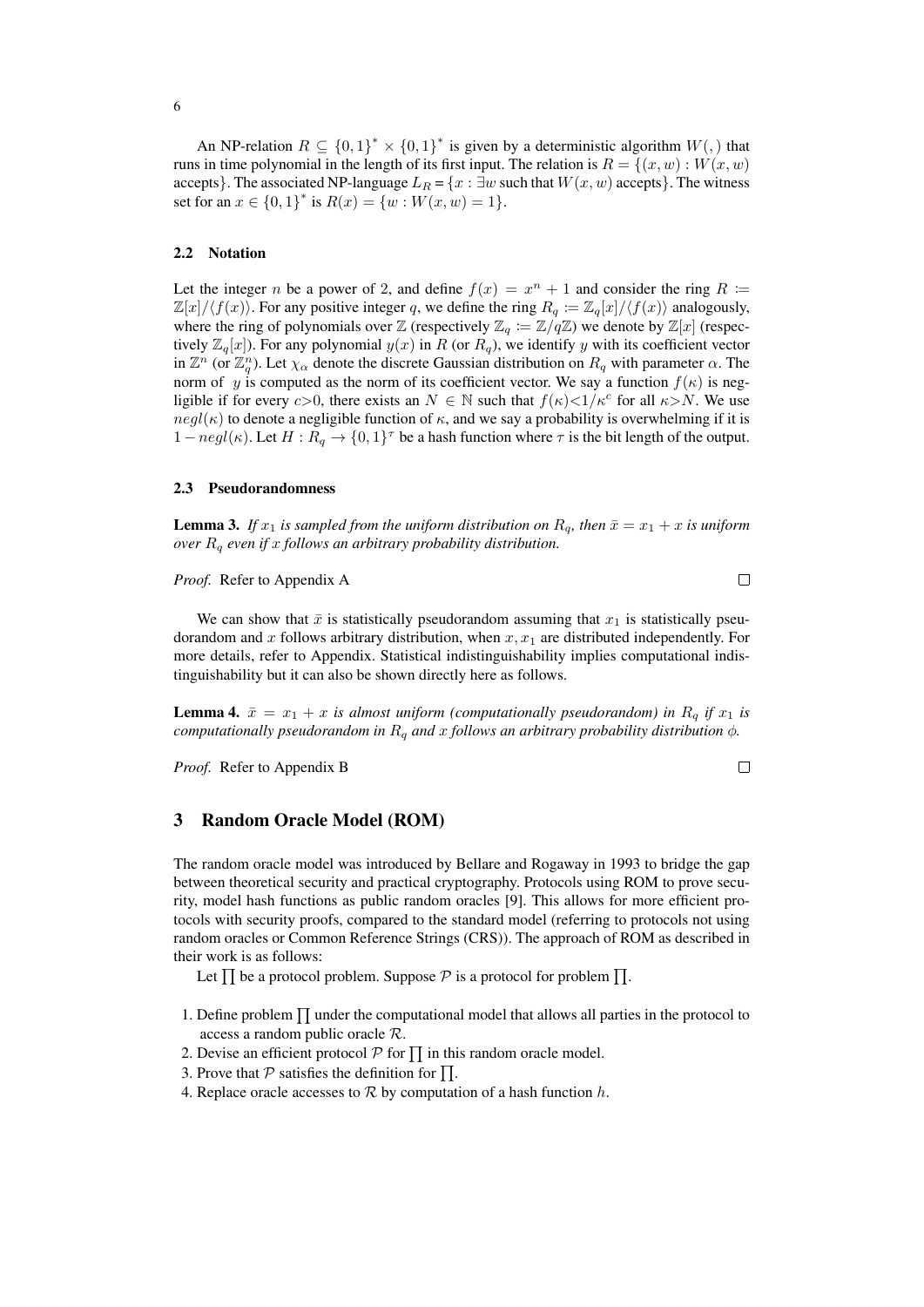There has been a lot of serious discussion about the actual security of protocols using ROM. Some of the related work include [\[40,](#page-17-13) [39\]](#page-17-14) in favor of ROM and [\[8,](#page-15-11) [19\]](#page-16-6) against its use. But it has been widely used for building efficient protocols with provable security. We also present a variant of our protocol without using the random oracle model. With respect to Zero knowledge protocols, the random oracle model changes the deniability property of these protocols. Deniability is the property that guarantees that the transcript of the zero knowledge proof does not leave any evidence of the interaction. Thus, Zero knowledge protocols that does not have the deniability property may no longer be zero knowledge under sequential execution. This stems from the fact that the simulator is allowed to choose the random oracle and can reuse the output, thus violating the assumption that a verifier interacting with the prover learns nothing more than his interaction with the simulator. However, we can still achieve deniable zero knowledge proofs by adopting a weaker simulator, that is no longer allowed to choose the random oracle, but should be able to perform the simulation for all but a negligible fraction of random oracles. We adopt this same approach for our protocol in this work in restricting the simulator. For more details, please refer to [\[52\]](#page-17-15), [\[62\]](#page-18-5).

Definition 5. *An interactive proof system* (P, V ) *for a language* L *is (statistical) deniable zero-knowledge in the random oracle model if for any PPT verifier* V ∗ *, there exists an expected PPT simulator* S *such that for every valid public input* x *and private input* w*, the statistical distance of the following two ensembles is negligible:*

- $\{RO, View_{V^{*RO}} < P_{x,w}^{RO}, V^{*RO} > \}$
- $\{RO, S^{RO}(x)\}.$  (Note that S can be probabilistic and so this is a random variable).

Here, RO is a uniformly distributed random variable corresponding to the random oracle. By including RO variable in the ensemble, it is possible to verify that the simulator uses the pre-specified public random oracle for its execution.

## 4 The Protocol

#### 4.1 Signal Function

Given  $\mathbb{Z}_q = \{-\frac{q-1}{2}, \ldots, \frac{q-1}{2}\}$  and the middle subset  $E := \{-\lfloor \frac{q}{4} \rfloor, \ldots, \lfloor \frac{q}{4} \rfloor\}$ , we define  $\widehat{Sig}$ as the characteristic function of the *complement* of E:  $\widehat{Sig}(v) = 0$  if  $v \in E$  and 1 otherwise.

In order to avoid any bias in the  $Sig$  function, we use the randomized signal function in the following way. We define two functions  $\widehat{Sig}_0$ ,  $\widehat{Sig}_1 : \mathbb{Z}_q \to \{0, 1\}$  as follows:

$$
\widehat{Sig_0}(v) = \begin{cases}\n0 & v \in [-\lfloor \frac{q}{4} \rfloor, \lfloor \frac{q}{4} \rfloor], \\
1 & \text{otherwise.} \n\end{cases}
$$
\n
$$
\widehat{Sig_1}(v) = \begin{cases}\n0 & v \in [-\lfloor \frac{q}{4} \rfloor + 1, \lfloor \frac{q}{4} \rfloor + 1], \\
1 & \text{otherwise.} \n\end{cases}
$$

Note that  $\widehat{Sig_0}$  is defined to be the same function as  $\widehat{Sig}$  above, while  $\widehat{Sig_1}$  is a slightly shifted variant. By definition,  $Sig_0$  causes a bias in the final shared key derived. This bias is balanced by the function  $Sig_1$ . Thus, we combine these into a randomized function  $\widehat{Sig_*}$ , where  $\tilde{Sig}_*(v)$  is found by randomly sampling  $b \leftarrow \{0, 1\}$  and returning  $\tilde{Sig}_b(v)$ .

Now, we can extend the function  $Sig_*$  to  $R_q$  by applying the function coordinate-wise. For ring element  $v = (v_0, v_1, \dots, v_{n-1}) \in R_q$ , we define the function  $Sig_* : R_q \to \{0, 1\}^n$ ,  $Sig_*(v) = (\widehat{Sig}_*(v_0), \widehat{Sig}_*(v_1), \ldots, \widehat{Sig}_*(v_{n-1})).$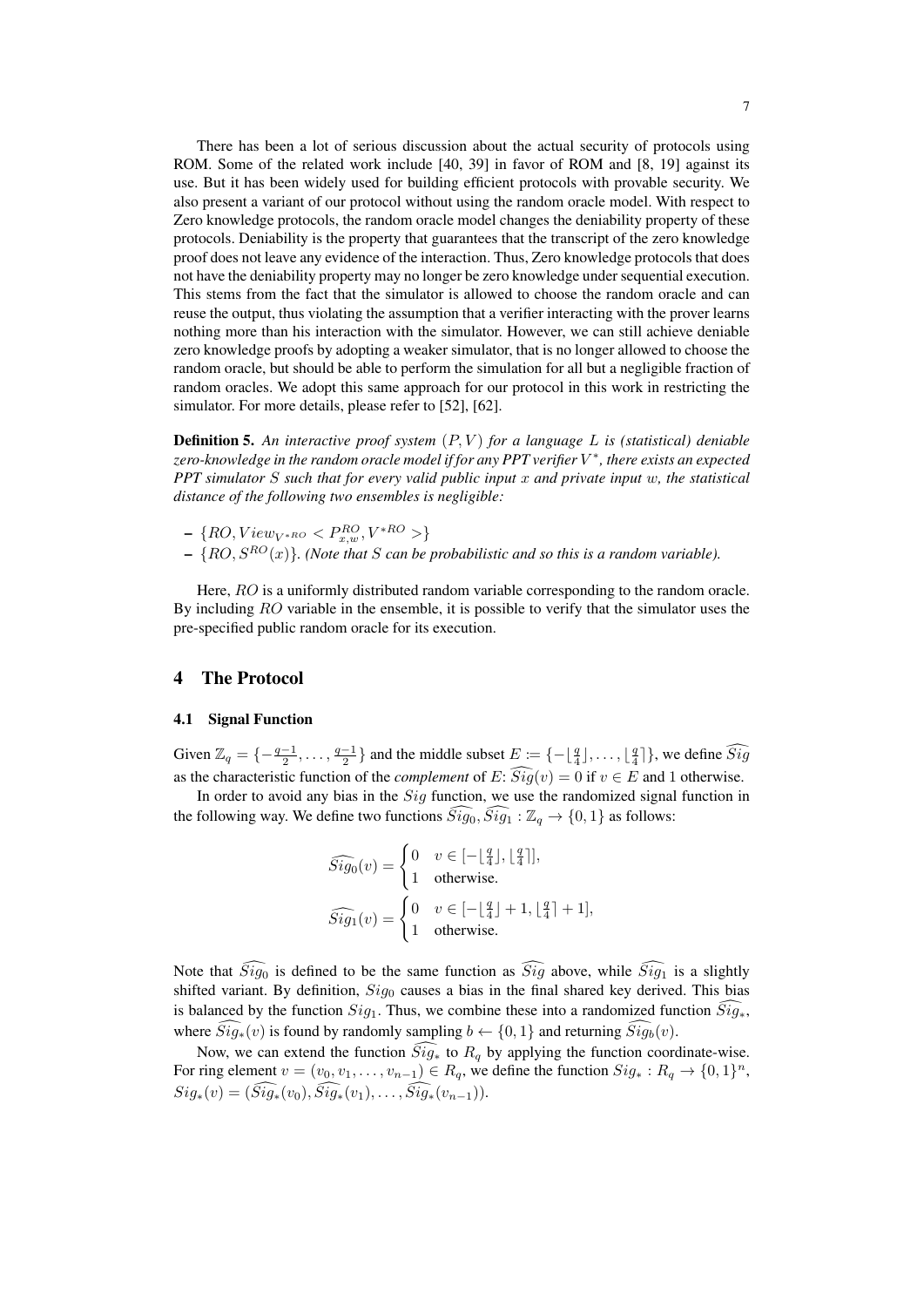#### 4.2 The Protocol Itself

As a first step in the protocol, P chooses  $a \leftarrow R_q$  uniformly and  $s, e \leftarrow \chi_\alpha$  and computes  $p = as + e$ . P then publishes  $(a, p)$  as its public key. P also publishes its parameter choice  $n, q, \alpha$ . The secret of P is s and the protocol lets P prove to a verifier that p is of the form  $as+e$ and that P knows s corresponding to p published. This set up is assuming that P is honest. If P is malicious, then p need not be of the form  $p = as + e$  and the verifier accepts the prover in the protocol with only negligible probability. Let M denote the set  $\{-\lfloor \frac{q}{8} \rfloor, \ldots, \lfloor \frac{q}{8} \rfloor\}$  $\{-\lfloor \frac{3q}{8} \rfloor, \ldots, \lfloor \frac{3q}{8} \rfloor\}$  (refer Figure [1\)](#page-7-0).



<span id="page-7-0"></span>Fig. 1. The region  $M$  used for verifying the signal sent by the prover.

The interactive zero knowledge protocol is described as follows: Let  $H_1: R_q \to \chi_\alpha$  be a hash function modeled as a random oracle  $\mathcal{H}_1$ .

- P : P computes  $p_1 = as_1 + e_1$  where  $s_1, e_1 \leftarrow \chi_\alpha$  and reveals  $p_1$  to the verifier V.
- V: On receiving  $p_1$  from P, the verifier now generates an RLWE sample x as  $x = as' + e'$ where  $s', e' \leftarrow \chi_{\alpha}$  and randomly chooses a challenge bit  $b \in \{-1, 1\}$ . V sends  $b, x$  to the prover P.
- P : In order to complete the proof, the prover computes  $s'_1 = H_1(x)$ . Prover sets  $\bar{x} = as'_1 +$  $e'_1 + x$ , where  $e'_1 \leftarrow \chi_\alpha$ . Then computes  $k_p = (s_1 + bs)(\bar{x}) + g_p$  where  $g_p \leftarrow \chi_{\sqrt{2}\alpha}$  and  $\sigma = Sig(k_p)$ . P sends  $\sigma$  to V. Here, the error  $g_p$  is sampled from error distribution with  $\sigma = \text{sig}(k_p)$ . P sends  $\sigma$  to V. Here, the error  $g_p$  is sampled from error distribution with parameter  $\sqrt{2}\alpha$  to have the same standard deviation as the secret  $s' + s'_1$ . Since each secret s' and s'<sub>1</sub> are sampled from the error distribution (Discrete Gaussian) with parameter  $\alpha$ , s and  $s_1$  are sampled from the error distribution (Discrete Gauss the sum follows the same error distribution with parameter  $\sqrt{2}\alpha$ .
- V : The verifier V computes  $s'_1 = H_1(x)$  and  $k_v = (s'_1 + s')(p_1 + bp) + g_v$  where  $g_v \leftarrow \chi_{\sqrt{2}\alpha}$ . The proof is accepted by V if the signal  $\sigma$  is verified to be correct using the computed value  $k_v$  and rejected if the signal is incorrect. The verifier only checks the indexes i of  $\sigma$  for which  $k_v[i] \in M$ . If  $k_v[i] \in \{-\lfloor \frac{q}{8} \rfloor, \ldots, \lfloor \frac{q}{8} \rfloor\}$ , then  $\sigma[i]$  is expected to be 0 and if  $k_v[i] \in \{-\lfloor \frac{3q}{8} \rfloor, \ldots, \lfloor \frac{3q}{8} \rfloor\}, \sigma[i]$  is expected to be 1. Since for any  $d \in \mathbb{Z}_q$ ,  $Pr(d \in M) = 1/2$ , there are enough number of  $\sigma[i]$  for the verifier to validate the correctness.

The idea behind using  $\bar{x}$  for computing  $k_p$  is to avoid leaking information about s through the signal to a malicious verifier  $V^*$  since it uses information from both the prover and verifier to perform the computation. If  $V^*$  is malicious and chooses an  $x$  deviating from the protocol, by using  $\bar{x}$ , we ensure  $k_p$  has the form of an RLWE sample, which is indistinguishable from uniform samples and so P does not leak information by sending the signal  $\sigma$ . The soundness and zero knowledge property for this protocol are proven in the random oracle model with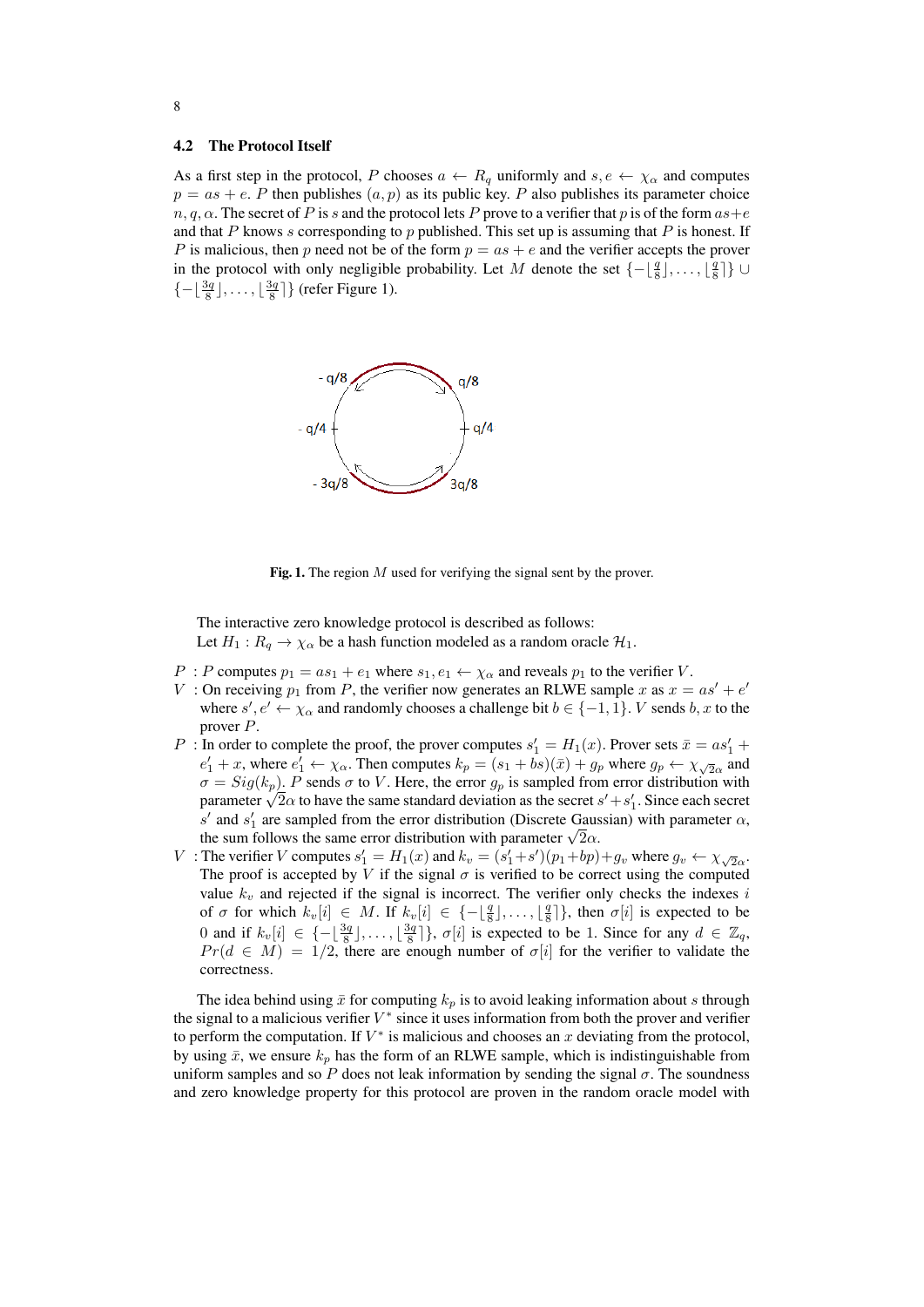

<span id="page-8-0"></span>Fig. 2. Authentication Protocol

 $H_1(x)$  modeled as a random oracle. Random oracle queries are answered in the usual way: new queries are answered with uniformly random values, and previously made queries are answered identically to the past response.

<span id="page-8-1"></span>**Lemma 5.** Let q be an odd prime such that  $q = 1 \mod 2n$  and  $q > 80\alpha^2 n^{3/2}$ . Then the *probability of an honest verifier accepting a signal* σ *from an honest prover* P *is at least*  $1 - 2^{-n+1}$ .

*Proof.* We see the following relation between  $k_v$  and  $k_p$ 

$$
k_p - k_v = (s_1 + bs)\bar{x} + g_p - ((p_1 + bp)(s'_1 + s') + g_v)
$$
  
=  $as'_1s_1 + bass'_1 + as's_1 + bas's + bse' + e's_1 + e'_1s_1 + bse'_1 + g_p$   
 $- (as_1s'_1 + bass'_1 + as's_1 + bas's + bes'_1 + bes' + e_1s'_1 + e_1s' + g_v)$   
=  $e's_1 + be's + e'_1s_1 + bse'_1 - bes'_1 - bes' - e_1s'_1 - e_1s' + g_p - g_v = e_k$ 

Here,  $e_k$  is used to denote the value  $e's_1+be's+e'_1s_1+bse'_1-bes'_1-bes'-e_1s'_1-e_1s'+g_p-g_v$ . Since the challenge bit b is either  $-1$  or 1, we have  $|b| = 1$ . So,  $||e_k|| \le ||e's_1|| + ||e's|| +$  $||e'_1s_1|| + ||se'_1|| + ||es'|| + ||es'|| + ||e_1s'|| + ||e_1s'|| + ||g_p|| + ||g_v||$ . Then, using Lemma [2,](#page-3-0) each error term has norm less than  $\alpha\sqrt{n}$  with overwhelming probability. Combining this with lemma [1,](#page-3-1) we get  $|e_k| \leq 10\alpha^2 n^{3/2} < q/8$  with probability  $1 - 2^{-n+1}$ .

Since we know that  $||e_k||_{\infty} \le ||e_k||$ , we have  $||e_k||_{\infty} \lt q/8$  with the same probability. So, we have  $e_k[i] < q/8$ , for each i in  $0, \ldots n-1$ . Then from the analysis above, we can see that if the verifier's computation  $k_v[i]$  for the  $i^{th}$  coefficient is in M, then  $\sigma[i]$  is accepted using the value of  $k_v[i]$  with probability  $1 - 2^{-n+1}$ .  $\Box$ 

We now prove that the protocol described in Figure [2](#page-8-0) satisfies the following properties of a zero knowledge protocol.

**Completeness:** Let q be an odd prime such that  $q = 1 \text{ mod } 2n$  and  $q > 80\alpha^2 n^{3/2}$ . For every honest P with knowledge of s for an RLWE sample  $p = as + e$ ,  $Pr[Out_V(P \leftrightarrow V)$  =  $accept] \geq 1 - 2^{-n+1}.$ 

*Proof.* This follows from Lemma [5.](#page-8-1)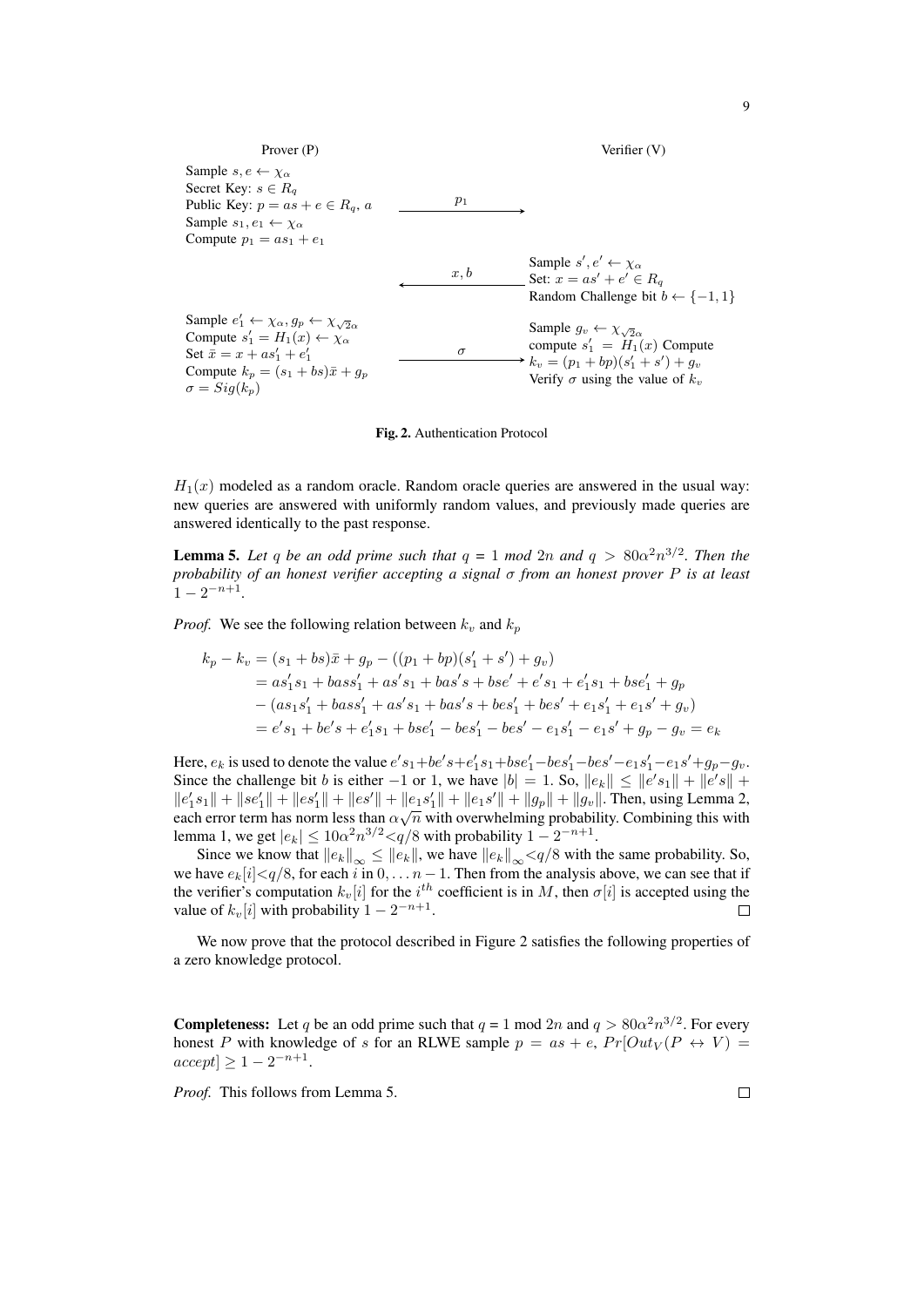Computational Soundness: [1](#page-9-0) Computational Soundness means that if a PPT malicious prover  $P^*$  does not know the secret s corresponding to p, then regardless of what  $P^*$  does, the verifier will accept the proof with probability at most  $1/2 + negl(n)$ . This is equivalent to saying that the advantage of  $P^*$  in making the proof is negligible with advantage defined as follows:

 $Adv_{P^*} = Pr[Out_V(P \leftrightarrow V) = accept | b' \leftarrow \{0, 1\} : b' \neq b] - 1/2$ 

*Proof.* The soundness of the protocol is proven in the random oracle model. If  $P^*$  can guess the challenge bit of the verifier correctly, then  $P^*$  can send  $p_1 + p$  (resp.  $p_1 - p$ ) instead of an honest  $p_1$  if the guess of the challenge bit is  $-1$  (resp. 1). This is explained and used in the construction of the simulator in the zero knowledge part. Since  $P^*$  can only guess this challenge bit with probability 1/2, the probability of success for  $P^*$  is at least 1/2. Assuming  $P^*$  to be a malicious prover that can make a valid proof without the knowledge of  $s$  with nonnegligible advantage, we consider  $P^*$  as an oracle that gives valid proof with non-negligible advantage, irrespective of whether  $P^*$  knows the corresponding s or not, when p is of the form  $p = as + e$ , with s, e small.

The signal  $\sigma$  sent by a prover is accepted by an honest verifier when the noise terms are small so that the difference between the verifier's computation  $k_v$  and the prover's computation  $k_p$ is small (the error bounded by  $q/8$  in the  $\ell_2$  norm). Thus,  $P^*$  gives valid proof for RLWE samples with non-negligible advantage since RLWE samples are of the form  $p = as + e$  with s,  $e$  small, usually sampled from the discrete gaussian distribution. We define games  $Game_0$ through  $Game_2$  that can played between a cheating prover  $P^*$  and a verifier and use them to show that if  $P^*$  can make a valid proof with success probability  $1/2 + \mathcal{A}dv_{P^*}$  with  $\mathcal{A}dv_{P^*}$ non-negligible, then  $P^*$  can be used to build an RLWE distinguisher with the same advantage as  $P^*$ . On interaction with the prover, the verifier's acceptance decision can be regarded as the decision bit 0 or 1 for rejection or acceptance respectively. Every game is played between the prover strategy  $P^*$  and a verifier oracle that honestly performs the verifier side of the protocol.

Game<sub>0</sub> This is the original protocol in which p has the form  $p = as + e$  and  $p_1 = as_1 + e_1$ according to the protocol. The transcript of the protocol is generated as  $p_1, x, b, \sigma$  and output is the decision bit  $b_d$  of the verifier. This decision bit  $b_d$  is 1 if the verifier accepts the proof and 0 if he rejects.

 $Game_1$ : This game is identical to  $Game_0$  except that p is chosen uniformly over  $R_q$ .  $Game_2$ : The game is identical to  $Game_1$  except that x is chosen uniformly.

**Lemma 6.** If  $P^*$  can make a valid proof for an RLWE sample  $p = as + e$  with  $s, e \leftarrow \chi_\alpha$ *without the knowledge of* s *to an honest verifier* V *with non-negligible advantage, then there is a distinguisher for RLWE samples from uniform with the same advantage.*

*Proof.* Let  $\beta$  be the RLWE distinguisher that we will construct using the prover strategy  $P^*$ . On receiving the challenge  $(a, p)$  from the RLWE challenger,  $\beta$  sends the challenge to  $P^*$ . Here, B performs the role of the honest verifier. If p is an RLWE sample  $p = as + e$ , the interaction between  $P^*$  and B is exactly  $Game_0$  and B then outputs 1 since by assumption,  $P^*$  is capable of making valid proofs for any RLWE sample p. If p is uniform, then the interaction between  $P^*$  and  $\mathcal B$  is exactly  $Game_1$  (Assuming that  $P^*$  cannot make valid proofs for uniform  $p$  except with negligible advantage, which we will prove later). Thus, an output of 1 concludes that p is RLWE and the game played is  $\eta = \eta$ ; an output of 0 concludes that  $p$  is uniform and the game played is  $Game_1$ .

<span id="page-9-0"></span><sup>1</sup> Computationally sound interactive proofs are also referred to as Interactive argument systems [\[17\]](#page-16-7). We restrict to a PPT prover since the soundness of our protocol relies on the hardness of RLWE.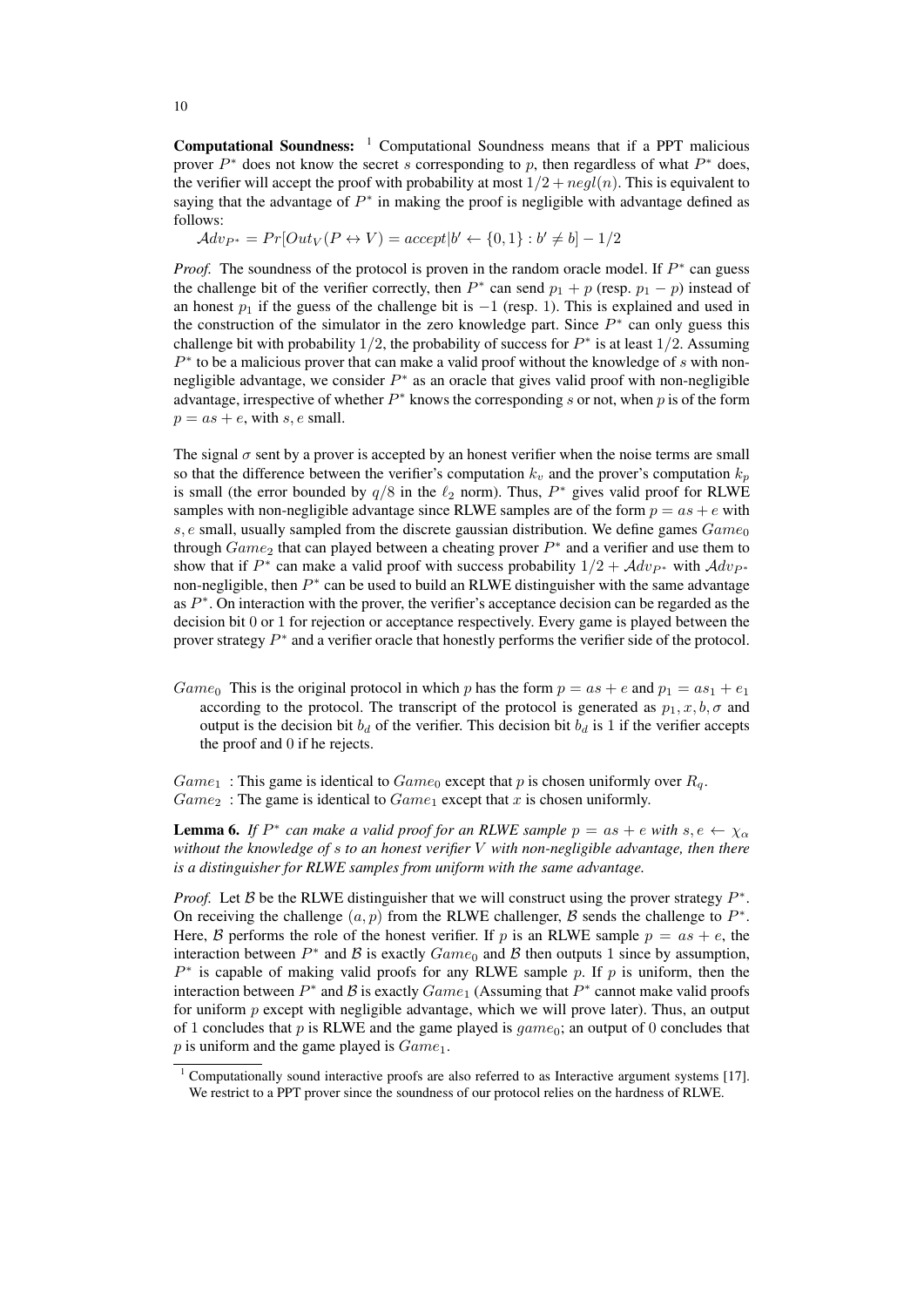Suppose  $P^*$  can also make valid proofs for uniform p with non-negligible advantage, then the distinguisher as defined above would not be successful. We claim that this cannot be the case unless  $P^*$  can solve the search version of the RLWE problem with the same advantage. Suppose  $P^*$  can generate a signal  $\sigma$  that is accepted by the verifier for any p without the knowledge of corresponding s. Here, the key computation of the verifier is  $k_v$  =  $(p_1+bp)(s'+s'_1)+g_v = (p_1+bp)s' + (p_1+bp)s'_1+g_v$ , in which  $(p_1+bp)s'_1$  can be computed by the malicious prover himself. Also, since the verifier accepts the signal  $\sigma$ , it implies that  $P^*$  is able to generate the signal for  $(p_1 + bp)(s' + s'_1) + e_p$  for any p, where  $e_p = g_v - e_k$ and  $e_k = k_v - k_p$  from lemma [5.](#page-8-1) Now, we recall the signal function attack in [\[25\]](#page-16-2). This attack allows an adversary to initiate multiple key exchange sessions with a party with a fixed public key  $p = as + 2e$  and gain information about the secret from the signal by creating malformed public keys of the form  $p_A = as_A + k$ , where k ranges through all values of  $\mathbb{Z}_q$ . The number of signal changes as k varies over values of  $\mathbb{Z}_q$  is exactly  $2s[i]$  for every coefficient i of the secret s.

Setup: If  $P^*$  can generate the signal of  $(p_1 + bp)(s' + s'_1) + e_p$ , then he can initiate multiple key exchange sessions such that he plays both the initiator and the responder roles of the KE protocol. Let  $P_I^*$  and  $P_R^*$  denote the initiator and responder role played by  $P^*$  respectively.  $P_R^*$ queries the random oracle  $\mathcal{H}_1$  with input x to obtain  $s'_1$  and fixes his public key as  $x + as'_1 =$  $a(s' + s'_1) + e'$ . Note that this is possible since a, x are known to  $P^*$ .  $P_I^*$  creates his public key as  $p_1 = p_1 + bp$  where  $p_1$  is malformed as  $p_1 = as_1 + ke_1$ , so  $p_1 = as_1 + k + bp$  with  $e_1 = 1 \in R_q$  and initiates a key exchange session with  $P_R^*$ . Since  $P_R^*$  is capable of generating the signal of  $(p_I s' + e_p)$ , he responds with  $x, \sigma_R$ , where  $\sigma_R = Sig(p_I(s' + s'_1) + e_p)$  $Sig((p_1 + bp)(s' + s'_1) + e_p) = Sig(k(s' + s'_1) + as_1(s' + s'_1) + bps' + e_p)$ . The initiator  $P_I^*$ can choose to drop the session at this stage or continue to create an unsuccessful KE session.  $P_I^*$  repeats this process q times varying k through 0 to  $q-1$  and recovers  $s' + s'_1$  as described in the attack in [\[25\]](#page-16-2) by looking at the number of signal changes for each coefficient. The process is repeated for varying k fixing  $b = 1$  or  $-1$  and  $P^*$  can compute  $\sigma_R$  for both values of b. Here,  $as_1(s' + s'_1) + bps'$  is fixed for each coefficient across all q queries for varying k if we fix  $b = 1$  or  $-1$ . Also, since  $P^*$  can obtain  $s'_1$  from x by querying the random oracle  $\mathcal{H}_1$ , he can recover s' from  $s' + s'_1$ . Thus, given an RLWE sample  $x = as' + e'$ ,  $P^*$  can solve for s', thus solving the search version of the RLWE problem with the same advantage that he has in generating the signal corresponding to a uniform  $p$  that is accepted by a verifier in the authentication protocol.

 $\Box$ 

Note that if both p and the verifier's choice of x is uniform, then the verification of the signal is no longer valid. Thus,  $Game_2$  is never played between the cheating prover and the verifier in the course of the proof.  $\Box$ 

This shows that the soundness error of the protocol is  $1/2 + negl(n)$ . We can use the trick in [\[31\]](#page-16-8), explained in [\[59\]](#page-18-6), page 69 to slightly modify the protocol to obtain a soundness error of  $1/2$ . The soundness error becomes negligible as the protocol is executed *n* times.

Zero knowledge: We first show that the proposed protocol is Honest Verifier Statistical Zero knowledge (HVSZK) and construct a probabilistic polynomial time simulator  $S$  that has black box oracle access to an honest verifier  $V$  and outputs transcripts that are statistically close to the transcripts between the real prover and verifier. We also assume that the simulator has access to the random oracle  $\mathcal{H}_1$ , proving zero knowledge in the random oracle model. Later, using [\[22\]](#page-16-9), we transform the HVSZK into a general SZK protocol. Let  $View_{V^{RO}}$  <  $P_{p,s}^{RO}$ ,  $V^{RO}$  > and  $S^{RO}(p)$  denote the view of the honest verifier V in an interaction with a real prover P and the simulator's output respectively, with access to the random oracle  $\mathcal{H}_1$ .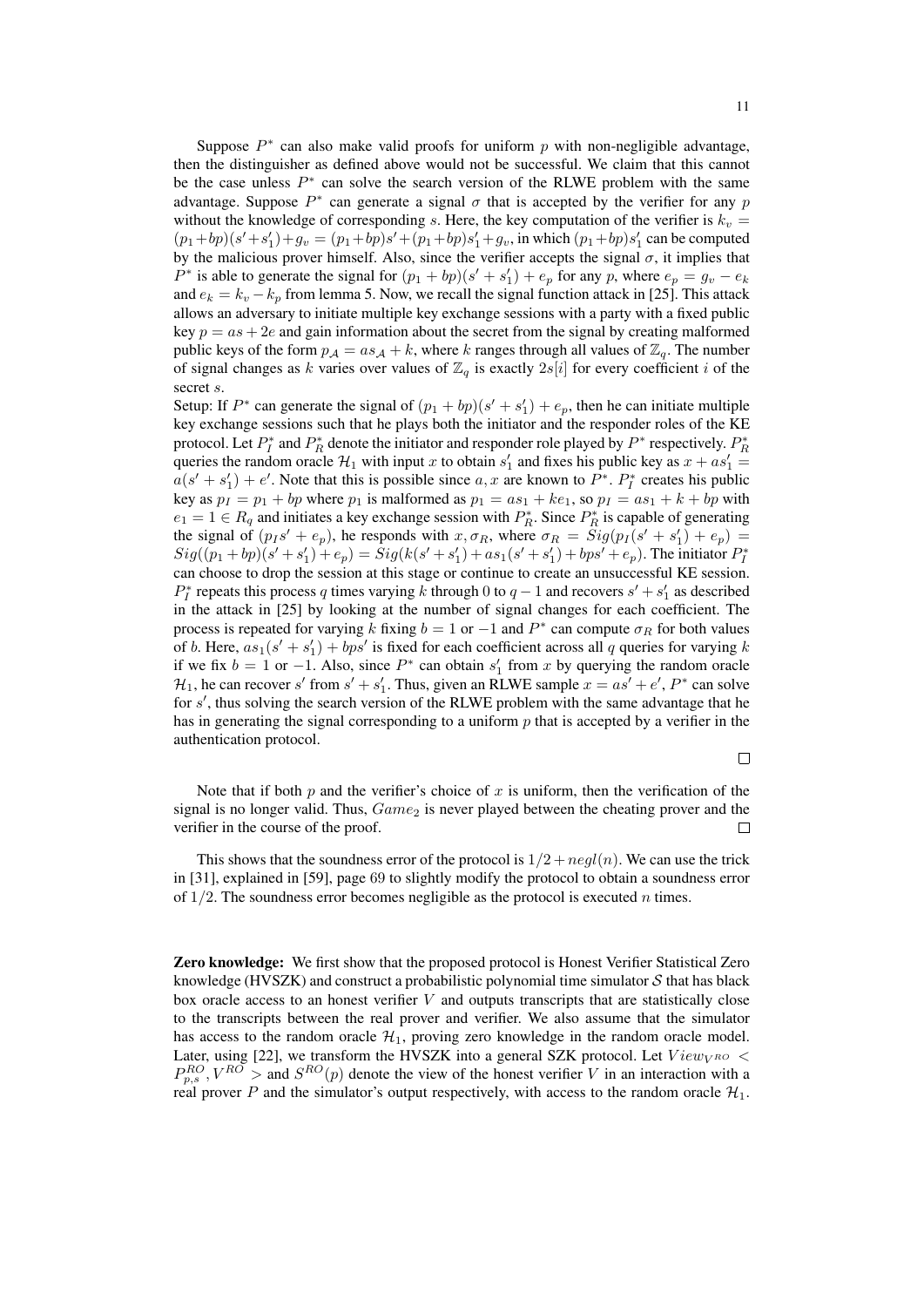The idea behind the construction of a simulator is to show that a verifier can simulate the interaction it has with a real prover by itself, thereby establishing that the prover does not leak any useful information by performing a proof with the verifier. The simulator  $S$  for our authentication protocol described in Figure [2](#page-8-0) is constructed as follows:

- 1. Input:  $a, p$  such that  $a \leftarrow R_q$  and  $p = as + e$  where  $s, e \leftarrow \chi_\alpha$ . However, the simulator does not get the value of s, e.
- 2. Choose  $b' \leftarrow \{-1, 1\}.$
- 3. Choose  $\hat{p}_1$  as  $\hat{p}_1 = as_1 + e_1$  where  $s_1, e_1 \leftarrow \chi_\alpha$ . Set  $p_1 = \hat{p}_1 b'p$ .
- 4. Invoke V from the state in step 2 on the message  $p_1$  to obtain a challenge bit b and x.
- **5.** If  $b = b'$ , query the random oracle  $\mathcal{H}_1$  with input x to obtain  $s'_1$  and output  $\sigma = Sig((s_1)(as'_1 +$  $e'_1 + x$ ), otherwise go to step 2.

In the construction, the simulator throws away the instances when the predicted random challenge bit of the simulator does not match the random challenge bit received by invoking the verifier oracle. When  $b = b' = 1$ , the verifier's computation  $k_v = (s'_1 + s')(p_1 + p)$  $(s'_1 + s')(\hat{p}_1)$ , and  $k_v$  still has  $\langle q/8$  difference from  $k_p$ , preserving the acceptance probability and hence the distribution that V views. The same applies to the case when  $b = b' = -1$ . Here, the message  $p_1$  is an RLWE sample irrespective of whether  $b' = 1$  or  $b' = -1$ . So, the distribution is the same as in the case of the interaction with a real prover, regardless of whether  $b' = 1$  or  $b' = -1$ . Also, the challenge bit b and x are independent of b' and follow the same distribution as in the protocol with  $Pr[b = b'] = 1/2$ . The difference here comes from the final step of the simulator as we repeat the protocol when the challenge bits do not match. If we set the simulator to stop after n tries to match  $b, b'$  and output a random uniform  $\sigma$  after that, to obtain a strict polynomial time simulator, then the distribution of the simulator is at a statistical distance of at most  $2^{-n}$  from the distribution of the real interaction.

In order to prove zero knowledge with respect to any arbitrary verifier (including cheating verifiers that deviate from the protocol), we use the results from section [2.3](#page-5-0) on  $\bar{x}$  in the protocol. We observe that irrespective of the distribution of x,  $\bar{x}$  is pseudorandom in  $R_q$  due to the addition of  $as'_1 + e'_1$  which is an RLWE sample and is pseudorandom in  $R_q$ . So,  $k_p$  has the RLWE form  $k_p = \bar{x}(s_1 + bs) + g_p$  since  $s_1 + bs$ ,  $g_p \leftarrow \chi_{\sqrt{2}\alpha}$  and so is pseudorandom.

Thus, the key  $k_p$  computed by P has the RLWE form and is pseudorandom, resulting in a uniform signal  $\sigma$  that does not leak information about s to an arbitrary cheating verifier by running the protocol. To ensure zero knowledge and to provide a more rigorous analysis, we can use the second transform in [\[22\]](#page-16-9) to adapt the above simulator to one for SZK with an arbitrary verifier that preserves negligible completeness and soundness error of the protocol. The transform ensures that the challenge bit  $b$  from the verifier is uniform using a commitment protocol. For x sent by the verifier, we don't require this since the prover's computation of  $k_p$ uses  $\bar{x}$  as already mentioned.

Even though technically the cheating verifier knows the value of  $s'_1$  and can compute  $\bar{x}$ himself, he cannot create an x to exploit this because of the commitment scheme. Thus, even if x is formed deviating from the protocol, the honest prover uses  $\bar{x}$  which is indistinguishable from uniform to perform its computations and hence does not leak information about the secret s.

## <span id="page-11-0"></span>5 Variant of the authentication protocol

We present a variant of the protocol described above with a commitment scheme, but still preserving the zero knowledge and other desirable properties of the protocol and eliminating the need for the Random Oracle Model. The initial phase of the protocol is the commitment phase. A hash function  $H$  is used for the commitment between the prover and the verifier. We describe the protocol here (the notations and parameters are the same as the protocol above):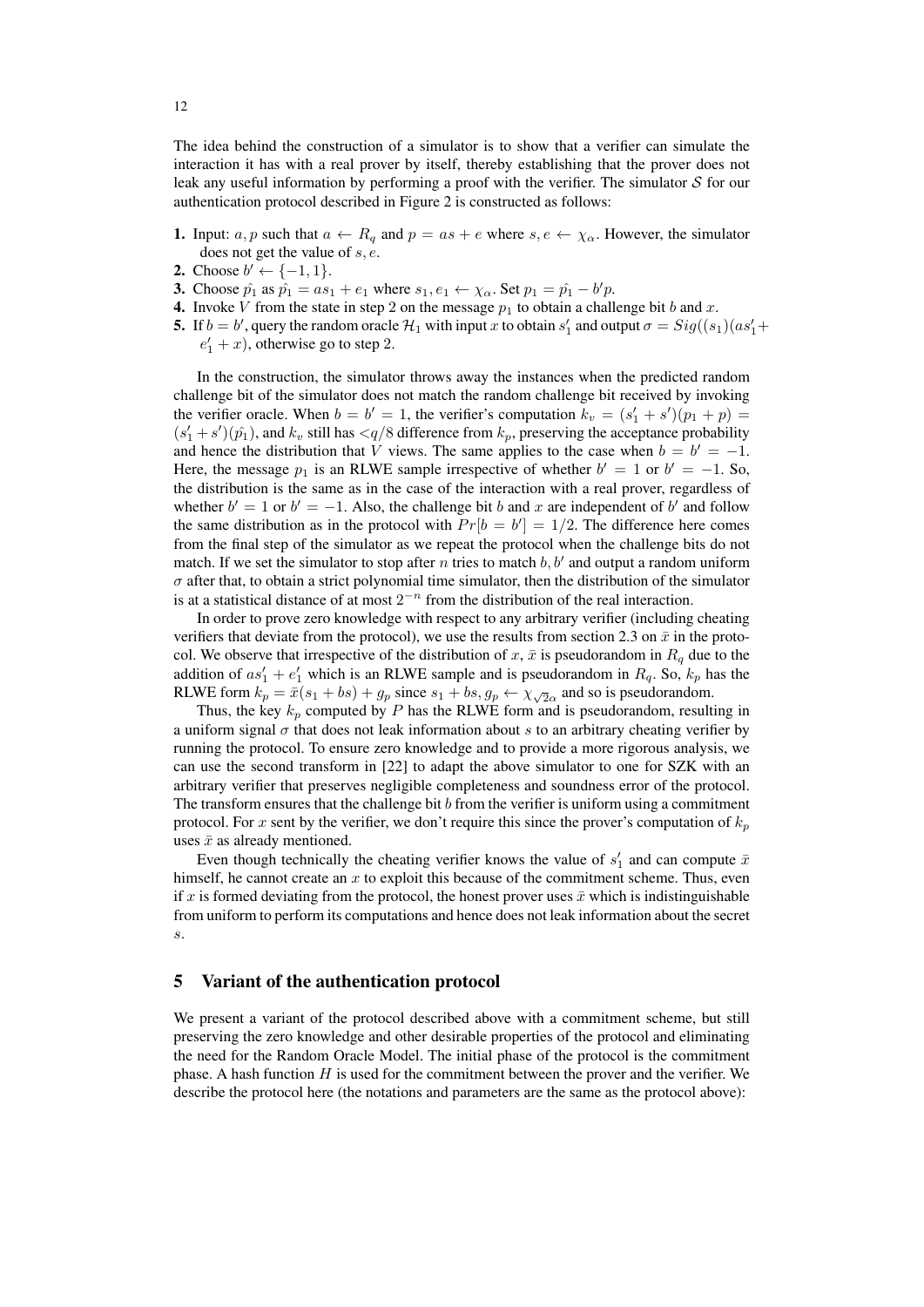- $P : P$  generates an  $s'_1 \leftarrow \chi_\alpha$  and sends  $com_p = H(s'_1)$  to the verifier V.
- V: On receiving  $H(s'_1)$  from P, the verifier now generates an RLWE sample x as  $x = as' + e'$ where  $s', e' \leftarrow \chi_{\alpha}$ . V sends  $com_v = H(x)$  to the prover P.
- P : P computes  $p_1 = as_1 + e_1$  where  $s_1, e_1 \leftarrow \chi_\alpha$  and reveals  $p_1, s'_1$  to the verifier V.
- V: On receiving  $s'_1$ ,  $p_1$  from P, the verifier checks if  $H(s'_1) = com_p$  else, aborts the protocol. The verifier now randomly chooses a challenge bit  $b \in \{-1, 1\}$  and reveals the RLWE sample x as  $x = as' + e'$  generated before and the challenge bit b to the prover P.
- $P$ : The prover checks if x matches with the hash commitment sent by the verifier in the previous step,  $H(x) = com_v$  else aborts the protocol. In order to complete the proof, the prover computes  $\bar{x} = x + as'_1 + e'_1$ , where  $e'_1 \leftarrow \chi_\alpha$  and then computes  $k_p =$  $(s_1 + bs)(\bar{x}) + g_p$  where  $g_p \leftarrow \chi_{\sqrt{2}\alpha}$  and  $\sigma = Sig(k_p)$ . P sends  $\sigma$  to V.
- V: The verifier V computes  $k_v = (s'_1 + s')(p_1 + bp) + g_v$  where  $g_v \leftarrow \chi_{\sqrt{2}\alpha}$ . The proof is accepted by V if the signal  $\sigma$  is verified to be correct using the computed value  $k_v$  and rejected if the signal is incorrect. Similar to the main protocol, the verifier only checks the indexes i of  $\sigma$  for which  $k_v[i] \in M$ . If  $k_v[i] \in \{-\lfloor \frac{q}{8} \rfloor, \dots, \lfloor \frac{q}{8} \rfloor\}$ , then  $\sigma[i]$  is expected to be 0 and if  $k_v[i] \in \{-\lfloor \frac{3q}{8} \rfloor, \dots, \lfloor \frac{3q}{8} \rfloor\}, \sigma[i]$  is expected to be 1.

| Prover (P)                                                                                                                                                                                                                  |             | Verifier (V)                                                                                                                                  |
|-----------------------------------------------------------------------------------------------------------------------------------------------------------------------------------------------------------------------------|-------------|-----------------------------------------------------------------------------------------------------------------------------------------------|
| Sample $s, e \leftarrow \chi_{\alpha}$<br>Secret Key: $s \in R_a$<br>Public Key: $p = as + e \in R_q$ , a<br>Sample $s'_1 \leftarrow \chi_\alpha$<br>Compute $com_n = H(s'_1)$                                              | $com_p$     |                                                                                                                                               |
|                                                                                                                                                                                                                             | $com_v$     | Sample $s', e' \leftarrow \chi_{\alpha}$<br>Set: $x = as' + e' \in R_a$<br>Compute $com_v = H(x)$                                             |
| Sample $s_1, e_1 \leftarrow \chi_\alpha$<br>Compute $p_1 = as_1 + e_1$                                                                                                                                                      | $s'_1, p_1$ |                                                                                                                                               |
|                                                                                                                                                                                                                             | x, b        | Verify if $H(s'_1) = com_p$ else abort<br>Random Challenge bit $b \leftarrow \{-1, 1\}$                                                       |
| Verify if $H(x) = com_v$ else abort<br>Sample $e'_1 \leftarrow \chi_\alpha, g_p \leftarrow \chi_{\sqrt{2}\alpha}$<br>Compute $\bar{x} = x + as'_1 + e'_1$ Compute<br>$k_n = (s_1 + bs)\bar{x} + q_n$<br>$\sigma = Sig(k_n)$ | $\sigma$    | Sample $g_v \leftarrow \chi_{\sqrt{2}\alpha}$<br>Compute $k_v = (p_1 + bp)(s' + s'_1) +$<br>$g_v$<br>Verify $\sigma$ using the value of $k_v$ |

<span id="page-12-0"></span>Fig. 3. Authentication Protocol - Variant

The above protocol has the same structure as the protocol in Figure [2](#page-8-0) with the difference being that  $H_1(x)$  required in the protocol to establish zero knowledge is replaced with a commitment  $s'_1$  that performs the same functionality of randomizing x, thus preserving the zero knowledge in this variant. In order to prove zero knowledge and soundness, we require that the commitment scheme is statistically hiding and computationally binding which ensures the integrity of the commitments. We only require computational binding since we focus on Probabilistic Polynomial Time (PPT) prover and statistical hiding to ensure statistical zero knowledge in the protocol. Forcing the verifier  $V$  to commit to a message  $x$  before receiving the value of  $s'_1$  from the prover helps with zero knowledge of the protocol, and forcing the prover to commit to an  $s'_1$  before seeing x ensures soundness of the protocol. The com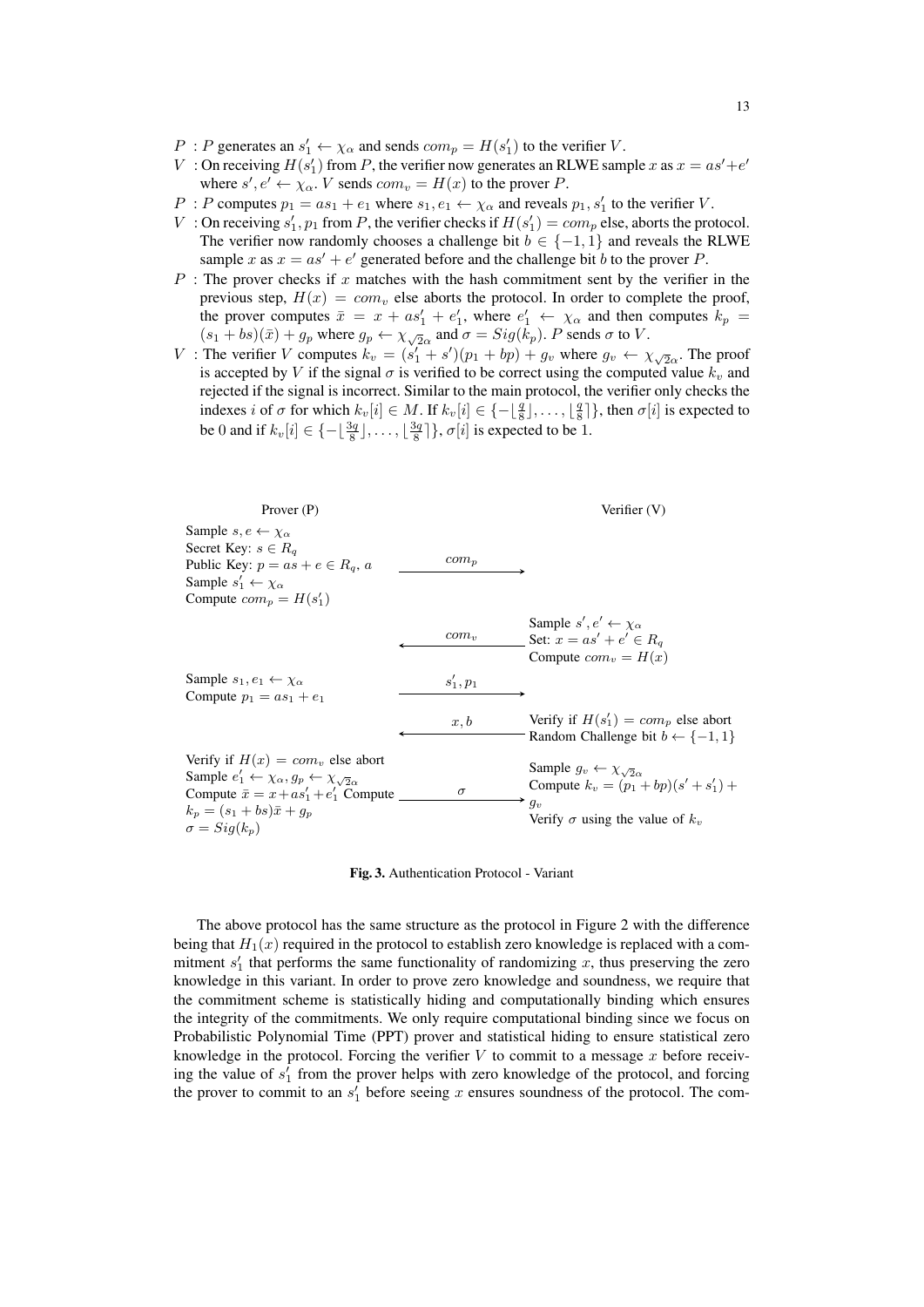pleteness, soundness and zero knowledge properties of this variant can be replicated from the above proofs replacing  $H_1(x)$  with  $s'_1$ .

#### 5.1 Commitment Scheme:

In order to establish the zero knowledge and soundness properties of our variant protocol (Figure [3\)](#page-12-0), the commitment scheme plays an important role. Note that the commitment of the prover and verifier in the first two message exchanged in the protocol uses standard hash functions on the committed value. The hiding property ensures zero knowledge since otherwise a malicious verifier can gain the knowledge of  $s'_1$  from the commitment and from x accordingly. The binding property restricts the malicious prover to the use of the committed value  $s'_1$  in the proof. The commitment scheme can be separately executed to agree on  $s'_1$  and x values before running the validation part of the protocol and thus can be replaced with a secure commitment scheme that satisfies the required binding and hiding properties. We use Hash function H for the presentation of the commitment scheme for simplicity. Assuming one way functions and collision intractable functions exist, many commitment schemes with the required properties have been proposed [\[23,](#page-16-10) [34,](#page-16-11) [33\]](#page-16-12).

#### 5.2 Communication Complexity:

The communication complexity of a single execution of the first protocol, involves the messages x,  $p_1$ , b,  $\sigma$  exchanged between the prover and the verifier. This amounts to  $2nlog q+n+1$ bits of data exchanged. This does not include the complexity of the messages exchanges when we apply the transform in  $[22]$  to derive a uniform challenge bit b. The commitment scheme in the variant presented would add a complexity of  $2\tau + O(n \log \alpha)$  bits of the data exchanged.

# 6 Protocol for LWE

We also present a general authentication protocol for LWE form keys here for completeness of this work. Generate public parameters  $n, q, \alpha$ . Let  $D_{\mathbb{Z}^n,\alpha}$  denote the Discrete Gaussian distribution over  $\mathbb{Z}^n$ . Let  $S_*$  be the signal function defined analogous to  $Sig$  as  $S_* : Z_q^n \to Z_q^n$  ${0, 1}^n$ ,  $S_*(v) = (\tilde{Sig}_*(v_0), \tilde{Sig}_*(v_1), \ldots, \tilde{Sig}_*(v_{n-1}))$ . We choose a uniform matrix  $A \leftarrow$  $\mathbb{Z}_q^{n \times n}$  instead of the public  $a \in R_q$  in the case of the RLWE based protocol. We use the Hermite Normal Form (HNF) - LWE to ensure that the secret and error of  $p = As + e$  is small for security and correctness of the protocol. In the HNF-LWE problem, both s, e are sampled according to  $D_{\mathbb{Z}^n,\alpha}$ . The protocol is described as follows:

- $P : P$  generates an  $s'_1 \leftarrow D_{\mathbb{Z}^n,\alpha}$  and sends  $com_p = H(s'_1)$  to the verifier V.
- V: On receiving  $H(s'_1)$  from P, the verifier now generates an RLWE sample x as  $x =$  $A^T s' + e' \mod q$  where  $s', e' \leftarrow D_{\mathbb{Z}^n, \alpha}$ . V sends  $com_v = H(x)$  to the prover P.
- P : P computes  $p_1 = As_1 + e_1 \mod q$  where  $s_1, e_1 \leftarrow D_{\mathbb{Z}^n, \alpha}$  and reveals  $p_1, s'_1$  to the verifier  $V$ .
- V: On receiving  $s'_1$ ,  $p_1$  from P, the verifier checks if  $H(s'_1) = com_p$  else, aborts the protocol. The verifier now randomly chooses a challenge bit  $b \in \{-1, 1\}$  and reveals the RLWE sample x as  $x = A^T s' + e' \mod qs$  generated before and the challenge bit b to the prover P.
- $P$ : The prover checks if x matches with the hash commitment sent by the verifier in the previous step,  $H(x) = com_v$  else aborts the protocol. In order to complete the proof, the prover computes  $\bar{x} = x + A^T s_1' + e_1' \mod q$ , where  $e_1' \leftarrow D_{\mathbb{Z}^n, \alpha}$  and then computes  $k_p = (s_1 + bs)^T \bar{x} + g_p \mod q$  where  $g_p \leftarrow D_{\mathbb{Z}, \sqrt{2}\alpha}$  and  $\sigma = S_*(k_p)$ . P sends  $\sigma$  to V.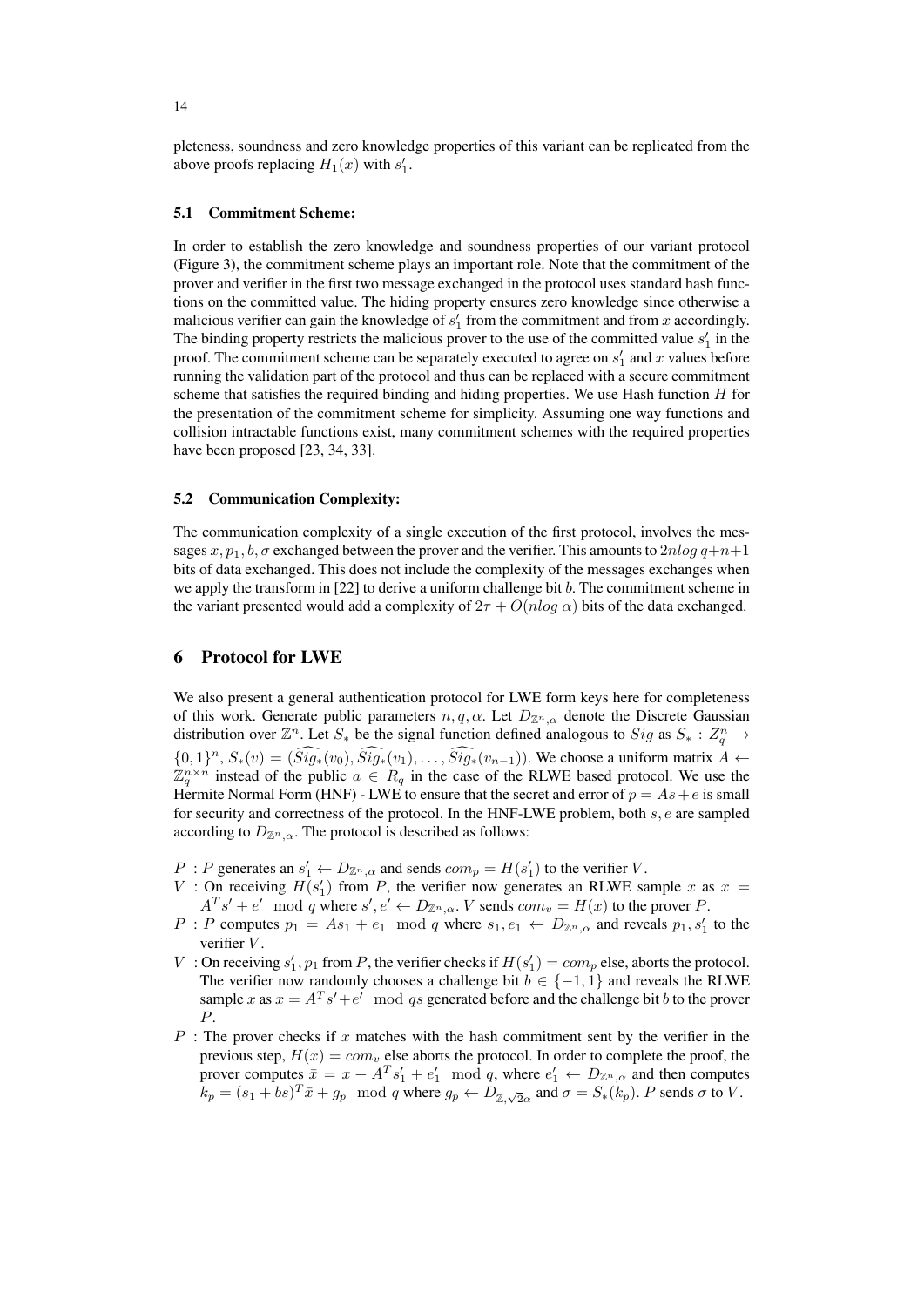

Fig. 4. Authentication Protocol for LWE

V: The verifier V computes  $k_v = (p_1 + bp)^T (s'_1 + s') + g_v \mod q$  where  $g_v \leftarrow D_{\mathbb{Z}, \sqrt{2}\alpha}$ . The proof is accepted by V if the signal  $\sigma$  is verified to be correct using the computed value  $k_v$  and rejected if the signal is incorrect.

The zero knowledge, completeness and soundness can be similarly extended to the LWE case assuming that the HNF-LWE assumption holds and are skipped in this paper.

# 7 Conclusion

We have introduced a novel application of the Signal function used for reconciliation in key exchange, to derive a secure authentication protocol. The protocol is shown to be zero knowledge with negligible soundness and completeness errors. The security of the protocol is also shown to be directly related to the hardness of solving RLWE problem. We note that the Zero knowledge protocol presented here is against classical verifiers. Zero knowledge against quantum verifiers (honest and dishonest) have been studied in [\[60\]](#page-18-7), [\[38\]](#page-17-16), [\[61\]](#page-18-8). An open problem with quantum zero knowledge is with the rewinding technique that is used for constructing a simulator. In [\[21\]](#page-16-13), Damgaård et al. proposed three techniques to transform a HVSZK protocol into a Quantum Zero Knowledge protocol, with one of them in the common reference string model. Wastrous [\[61\]](#page-18-8) introduced a quantum rewinding technique to achieve ZK against quantum attacks. Recently, the work in [\[18\]](#page-16-14) shows that every problem in QMA (Quantum Merlin Arthur) has a quantum computational zero knowledge proof, assuming the existence of quantum computationally secure commitment schemes. We leave extending the protocol presented in this paper to quantum zero knowledge as future work. The advantage of this key validation is that it allows us to reuse keys in RLWE-based key exchange. We derive ideas from this to also develop a non interactive proof to validate the keys and we design a new key exchange protocol based on RLWE that utilizes this key validation technique to allow key reuse and consider it as future work that is a consequence of this validation.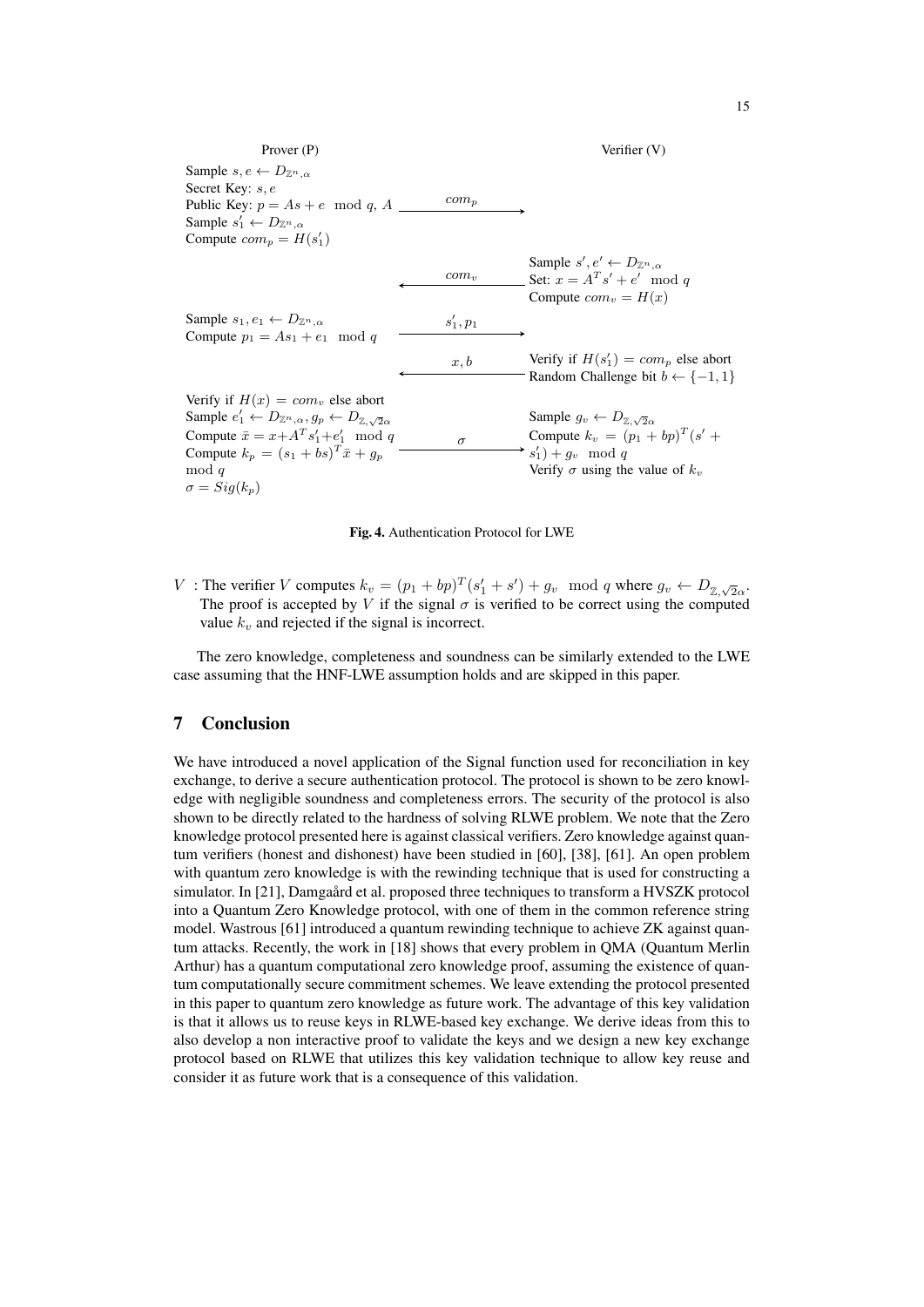# References

- <span id="page-15-2"></span>[1] M. Abdalla, J. H. An, M. Bellare, and C. Namprempre. From identification to signatures via the fiat-shamir transform: Minimizing assumptions for security and forward-security. In *Proceedings of Eurocrypt 2002, volume 2332 of LNCS*, pages 418–433. Springer-Verlag, 2002.
- <span id="page-15-6"></span>[2] S. Agrawal, D. Boneh, and X. Boyen. Efficient lattice (h)ibe in the standard model. In *Proceedings of the 29th Annual International Conference on Theory and Applications of Cryptographic Techniques*, EUROCRYPT'10, pages 553–572, Berlin, Heidelberg, 2010. Springer-Verlag.
- [3] E. Alkim, L. Ducas, T. Pppelmann, and P. Schwabe. Post-quantum key exchange a new hope. Cryptology ePrint Archive, Report 2015/1092, 2015. [http://eprint.iacr.](http://eprint.iacr.org/2015/1092) [org/2015/1092](http://eprint.iacr.org/2015/1092).
- <span id="page-15-7"></span>[4] B. Applebaum, D. Cash, C. Peikert, and A. Sahai. Fast cryptographic primitives and circular-secure encryption based on hard learning problems. In S. Halevi, editor, *Advances in Cryptology – CRYPTO 2009*, volume 5677 of *Lecture Notes in Computer Science*, pages 595–618. Springer Berlin Heidelberg, 2009.
- [5] A. Banerjee, C. Peikert, and A. Rosen. *Pseudorandom Functions and Lattices*, pages 719–737. Springer Berlin Heidelberg, Berlin, Heidelberg, 2012.
- <span id="page-15-9"></span>[6] B. Barak. Zero knowledge proofs, 2007. [https://www.cs.princeton.edu/](https://www.cs.princeton.edu/courses/archive/fall07/cos433/lec15.pdf) [courses/archive/fall07/cos433/lec15.pdf](https://www.cs.princeton.edu/courses/archive/fall07/cos433/lec15.pdf).
- <span id="page-15-1"></span>[7] C. Baum, I. Damgård, K. G. Larsen, and M. Nielsen. *How to Prove Knowledge of Small Secrets*, pages 478–498. Springer Berlin Heidelberg, Berlin, Heidelberg, 2016.
- <span id="page-15-11"></span>[8] M. Bellare, A. Boldyreva, and A. Palacio. *An Uninstantiable Random-Oracle-Model Scheme for a Hybrid-Encryption Problem*, pages 171–188. Springer Berlin Heidelberg, Berlin, Heidelberg, 2004.
- <span id="page-15-10"></span>[9] M. Bellare and P. Rogaway. Random oracles are practical: A paradigm for designing efficient protocols. In *Proceedings of the 1st ACM Conference on Computer and Communications Security*, CCS '93, pages 62–73, New York, NY, USA, 1993. ACM.
- <span id="page-15-0"></span>[10] F. Benhamouda, J. Camenisch, S. Krenn, V. Lyubashevsky, and G. Neven. *Better Zero-Knowledge Proofs for Lattice Encryption and Their Application to Group Signatures*, pages 551–572. Springer Berlin Heidelberg, Berlin, Heidelberg, 2014.
- <span id="page-15-3"></span>[11] F. Benhamouda, S. Krenn, V. Lyubashevsky, and K. Pietrzak. Efficient zero-knowledge proofs for commitments from learning with errors over rings. In *Proceedings, Part I, of the 20th European Symposium on Computer Security – ESORICS 2015 - Volume 9326*, pages 305–325, New York, NY, USA, 2015. Springer-Verlag New York, Inc.
- <span id="page-15-4"></span>[12] I. Biehl, B. Meyer, and V. Müller. Differential fault attacks on elliptic curve cryptosystems. In *Proceedings of the 20th Annual International Cryptology Conference on Advances in Cryptology*, CRYPTO '00, pages 131–146, London, UK, UK, 2000. Springer-Verlag.
- [13] J. W. Bos, C. Costello, M. Naehrig, and D. Stebila. Post-quantum key exchange for the tls protocol from the ring learning with errors problem. Cryptology ePrint Archive, Report 2014/599, 2014. <http://eprint.iacr.org/2014/599>.
- <span id="page-15-8"></span>[14] Z. Brakerski, C. Gentry, and V. Vaikuntanathan. (leveled) fully homomorphic encryption without bootstrapping. In *Proceedings of the 3rd Innovations in Theoretical Computer Science Conference*, pages 309–325. ACM, 2012.
- <span id="page-15-5"></span>[15] Z. Brakerski and V. Vaikuntanathan. Fully homomorphic encryption from ring-lwe and security for key dependent messages. In *Proceedings of the 31st Annual Conference on Advances in Cryptology*, CRYPTO'11, pages 505–524, Berlin, Heidelberg, 2011. Springer-Verlag.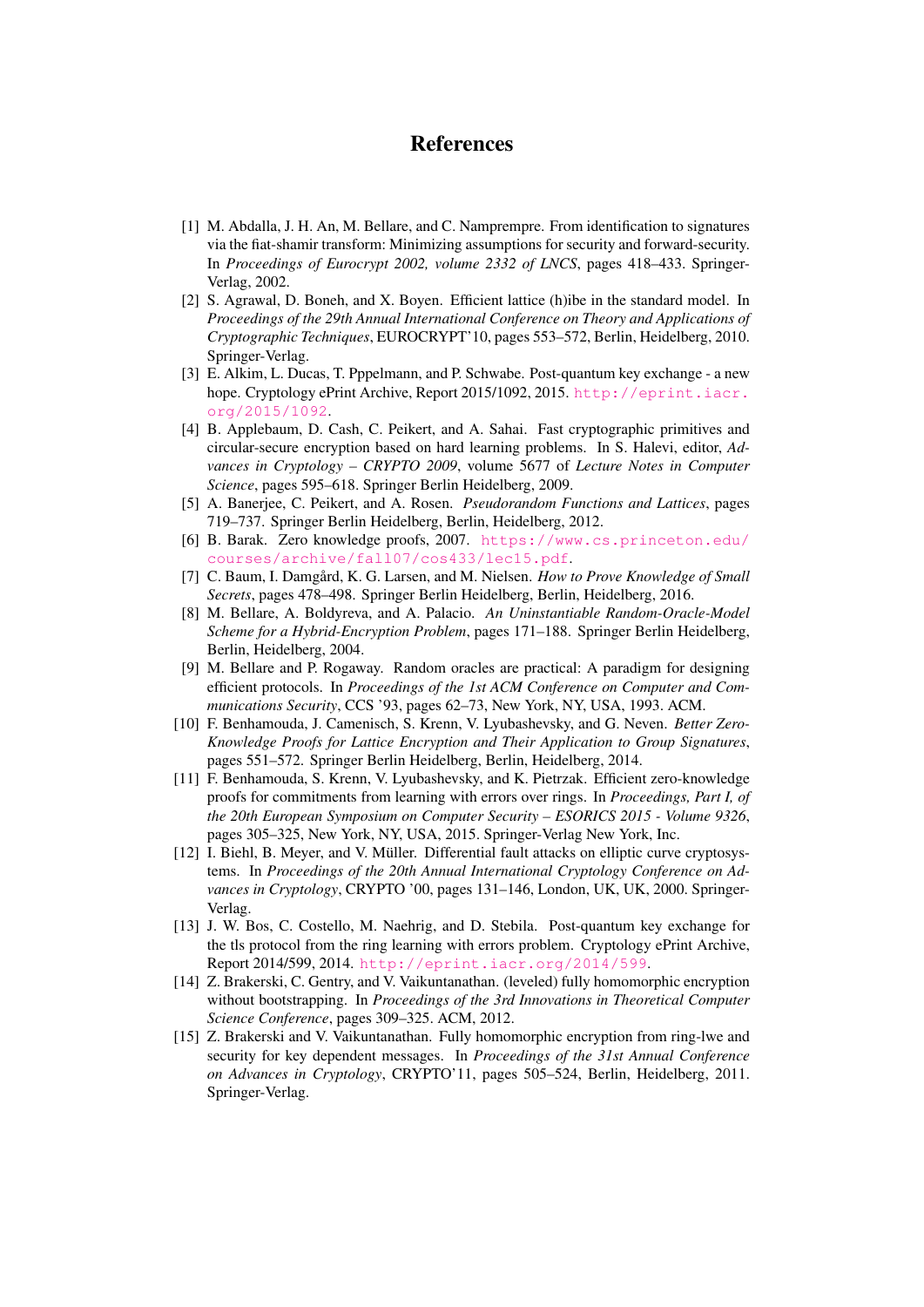- <span id="page-16-5"></span>[16] Z. Brakerski and V. Vaikuntanathan. Fully homomorphic encryption from ring-lwe and security for key dependent messages. In P. Rogaway, editor, *Advances in Cryptology – CRYPTO 2011*, volume 6841 of *Lecture Notes in Computer Science*, pages 505–524. Springer Berlin Heidelberg, 2011.
- <span id="page-16-7"></span>[17] G. Brassard, D. Chaum, and C. Crépeau. Minimum disclosure proofs of knowledge. J. *Comput. Syst. Sci.*, 37(2):156–189, Oct. 1988.
- <span id="page-16-14"></span>[18] A. Broadbent, Z.-F. Ji, F. Song, and J. Watrous. Zero-knowledge proof systems for qma. *2016 IEEE 57th Annual Symposium on Foundations of Computer Science (FOCS)*, pages 31–40, 2016.
- <span id="page-16-6"></span>[19] R. Canetti, O. Goldreich, and S. Halevi. The random oracle methodology, revisited. *J. ACM*, 51(4):557–594, July 2004.
- <span id="page-16-3"></span>[20] E. Crockett and C. Peikert. Challenges for ring-lwe. Cryptology ePrint Archive, Report 2016/782, 2016. <http://eprint.iacr.org/2016/782>.
- <span id="page-16-13"></span>[21] I. Damgård, S. Fehr, and L. Salvail. *Zero-Knowledge Proofs and String Commitments Withstanding Quantum Attacks*, pages 254–272. Springer Berlin Heidelberg, Berlin, Heidelberg, 2004.
- <span id="page-16-9"></span>[22] I. Damgård, O. Goldreich, T. Okamoto, and A. Wigderson. *Honest Verifier vs Dishonest Verifier in Public Coin Zero-Knowledge Proofs*, pages 325–338. Springer Berlin Heidelberg, Berlin, Heidelberg, 1995.
- <span id="page-16-10"></span>[23] I. B. Damgard, T. P. Pedersen, and B. Pfitzmann. Statistical secrecy and multibit commitments. *IEEE Transactions on Information Theory*, 44(3):1143–1151, May 1998.
- [24] I. Damgrd, O. Goldreich, and A. Wigderson. Hashing functions can simplify zeroknowledge protocol design (too). Technical report, BRICS TECHNICAL RERPORT, 1994.
- <span id="page-16-2"></span>[25] J. Ding, S. Alsayigh, S. RV, S. Fluhrer, and X. Lin. Leakage of signal function with reused keys in rlwe key exchange. Cryptology ePrint Archive, Report 2016/1176, 2016. <http://eprint.iacr.org/2016/1176>.
- <span id="page-16-0"></span>[26] J. Ding, X. Xie, and X. Lin. A simple provably secure key exchange scheme based on the learning with errors problem. Cryptology ePrint Archive, Report 2012/688, 2012. <http://eprint.iacr.org/>.
- [27] U. Feige, A. Fiat, and A. Shamir. Zero-knowledge proofs of identity. *Journal of Cryptology*, 1(2):77–94, 1988.
- [28] A. Fiat and A. Shamir. *How To Prove Yourself: Practical Solutions to Identification and Signature Problems*, pages 186–194. Springer Berlin Heidelberg, Berlin, Heidelberg, 1987.
- <span id="page-16-1"></span>[29] S. Fluhrer. Cryptanalysis of ring-lwe based key exchange with key share reuse. Cryptology ePrint Archive, Report 2016/085, 2016. [http://eprint.iacr.org/2016/](http://eprint.iacr.org/2016/085) [085](http://eprint.iacr.org/2016/085).
- <span id="page-16-4"></span>[30] C. Gentry, C. Peikert, and V. Vaikuntanathan. Trapdoors for hard lattices and new cryptographic constructions. In *Proceedings of the 40th annual ACM symposium on Theory of computing*, STOC '08, pages 197–206, New York, NY, USA, 2008. ACM.
- <span id="page-16-8"></span>[31] O. Goldreich. Some useful trivial tricks, September 1999. [http://www.wisdom.](http://www.wisdom.weizmann.ac.il/~oded/tricks.html) [weizmann.ac.il/˜oded/tricks.html](http://www.wisdom.weizmann.ac.il/~oded/tricks.html).
- [32] O. Goldreich, A. Sahai, and S. Vadhan. Honest-verifier statistical zero-knowledge equals general statistical zero-knowledge. In *Proceedings of the Thirtieth Annual ACM Symposium on Theory of Computing*, STOC '98, pages 399–408, New York, NY, USA, 1998. ACM.
- <span id="page-16-12"></span>[33] I. Haitner and O. Reingold. Statistically-hiding commitment from any one-way function. In *Proceedings of the Thirty-ninth Annual ACM Symposium on Theory of Computing*, STOC '07, pages 1–10, New York, NY, USA, 2007. ACM.
- <span id="page-16-11"></span>[34] S. Halevi and S. Micali. Practical and provably-secure commitment schemes from collision-free hashing. In *Proceedings of the 16th Annual International Cryptology*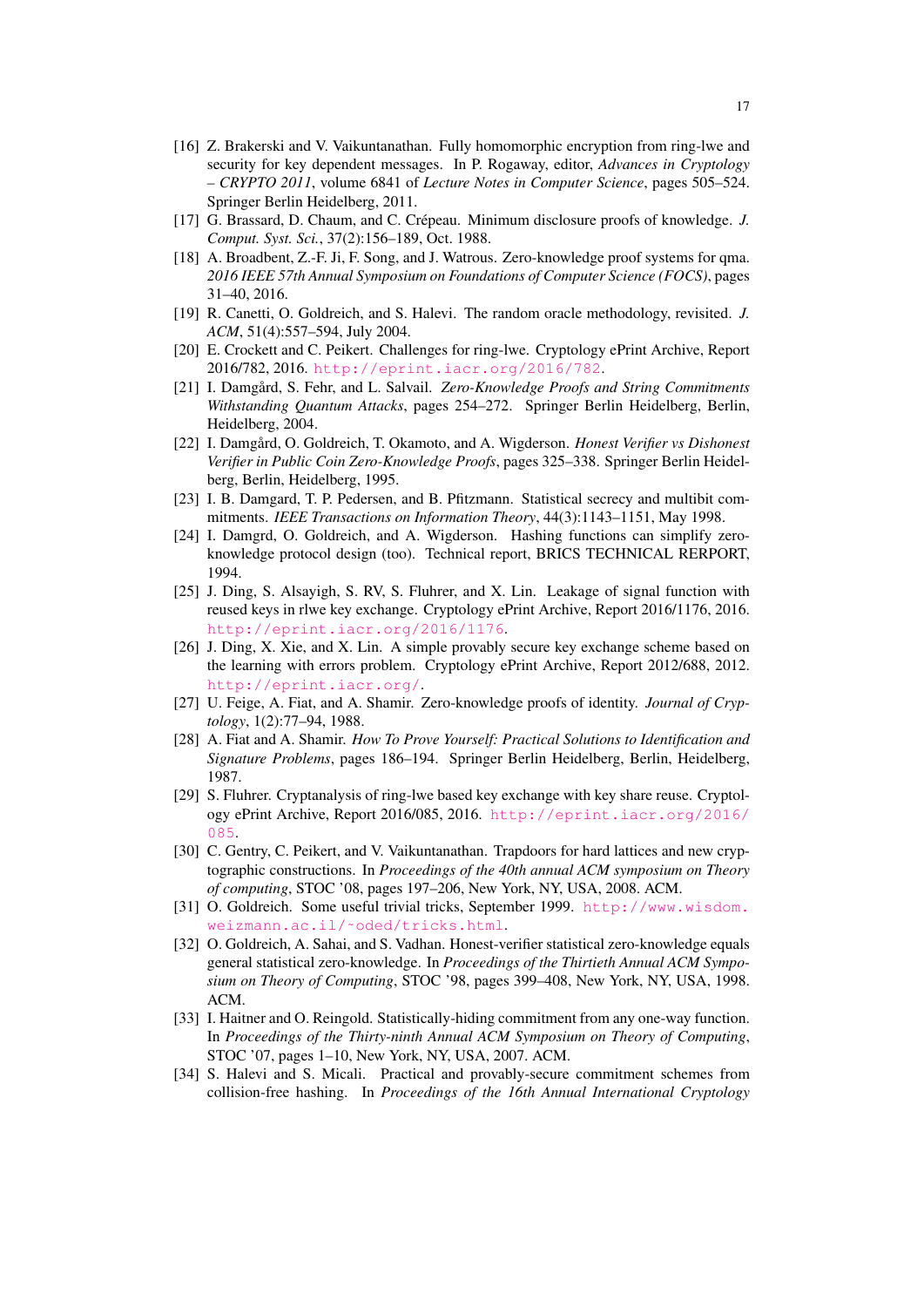*Conference on Advances in Cryptology*, CRYPTO '96, pages 201–215, London, UK, UK, 1996. Springer-Verlag.

- <span id="page-17-12"></span>[35] S. Hohenberger. Special topics in theoretical cryptography, 2007. [http://www.cs.](http://www.cs.jhu.edu/~susan/600.641/scribes/lecture2.pdf) [jhu.edu/˜susan/600.641/scribes/lecture2.pdf](http://www.cs.jhu.edu/~susan/600.641/scribes/lecture2.pdf).
- <span id="page-17-7"></span>[36] A. Kawachi, K. Tanaka, and K. Xagawa. Concurrently secure identification schemes based on the worst-case hardness of lattice problems, 2008.
- <span id="page-17-1"></span>[37] D. Kirkwood, B. C. Lackey, J. McVey, M. Motley, J. A. Solinas, and D. Tuller. Failure is not an option: Standardization issues for post-quantum key agreement, 2016. [http://csrc.nist.gov/groups/ST/post-quantum-2015/](http://csrc.nist.gov/groups/ST/post-quantum-2015/presentations/session7-motley-mark.pdf) [presentations/session7-motley-mark.pdf](http://csrc.nist.gov/groups/ST/post-quantum-2015/presentations/session7-motley-mark.pdf).
- <span id="page-17-16"></span>[38] H. Kobayashi. *General Properties of Quantum Zero-Knowledge Proofs*, pages 107–124. Springer Berlin Heidelberg, Berlin, Heidelberg, 2008.
- <span id="page-17-14"></span>[39] N. Koblitz and A. J. Menezes. Another look at "provable security". *J. Cryptol.*, 20(1):3– 37, Jan. 2007.
- <span id="page-17-13"></span>[40] N. Koblitz and A. J. Menezes. The random oracle model: a twenty-year retrospective. *Des. Codes Cryptography*, 77(2-3):587–610, 2015.
- [41] Y. Lindell. How to simulate it A tutorial on the simulation proof technique. *IACR Cryptology ePrint Archive*, 2016:46, 2016.
- <span id="page-17-4"></span>[42] S. Ling, K. Nguyen, and H. Wang. *Group Signatures from Lattices: Simpler, Tighter, Shorter, Ring-Based*, pages 427–449. Springer Berlin Heidelberg, Berlin, Heidelberg, 2015.
- <span id="page-17-5"></span>[43] V. Lyubashevsky. *Lattice-Based Identification Schemes Secure Under Active Attacks*, pages 162–179. Springer Berlin Heidelberg, Berlin, Heidelberg, 2008.
- <span id="page-17-6"></span>[44] V. Lyubashevsky. *Fiat-Shamir with Aborts: Applications to Lattice and Factoring-Based Signatures*, pages 598–616. Springer Berlin Heidelberg, Berlin, Heidelberg, 2009.
- <span id="page-17-2"></span>[45] V. Lyubashevsky. Standardizing lattice crypto and beyond, 2017. [https://2017.](https://2017.pqcrypto.org/conference/slides/pqc_2017_lattice.pdf) [pqcrypto.org/conference/slides/pqc\\_2017\\_lattice.pdf](https://2017.pqcrypto.org/conference/slides/pqc_2017_lattice.pdf).
- <span id="page-17-3"></span>[46] V. Lyubashevsky and G. Neven. *One-Shot Verifiable Encryption from Lattices*, pages 293–323. Springer International Publishing, Cham, 2017.
- <span id="page-17-10"></span>[47] V. Lyubashevsky, C. Peikert, and O. Regev. On ideal lattices and learning with errors over rings. In H. Gilbert, editor, *Advances in Cryptology – EUROCRYPT 2010*, volume 6110 of *LNCS*, pages 1–23. Springer Berlin / Heidelberg, 2010.
- <span id="page-17-11"></span>[48] D. Micciancio and O. Regev. Worst-case to average-case reductions based on gaussian measures. *SIAM J. Comput.*, 37:267–302, April 2007.
- [49] D. Micciancio and S. P. Vadhan. *Statistical Zero-Knowledge Proofs with Efficient Provers: Lattice Problems and More*, pages 282–298. Springer Berlin Heidelberg, Berlin, Heidelberg, 2003.
- <span id="page-17-0"></span>[50] NIST. Post quantum cryptography:nist's plan for the future, 2016. [http:](http://csrc.nist.gov/groups/ST/post-quantum-crypto/documents/pqcrypto-2016-presentation.pdf) [//csrc.nist.gov/groups/ST/post-quantum-crypto/documents/](http://csrc.nist.gov/groups/ST/post-quantum-crypto/documents/pqcrypto-2016-presentation.pdf) [pqcrypto-2016-presentation.pdf](http://csrc.nist.gov/groups/ST/post-quantum-crypto/documents/pqcrypto-2016-presentation.pdf).
- [51] K. Ohta and T. Okamoto. *On concrete security treatment of signatures derived from identification*, pages 354–369. Springer Berlin Heidelberg, Berlin, Heidelberg, 1998.
- <span id="page-17-15"></span>[52] R. Pass. *On Deniability in the Common Reference String and Random Oracle Model*, pages 316–337. Springer Berlin Heidelberg, Berlin, Heidelberg, 2003.
- <span id="page-17-9"></span>[53] C. Peikert. Public-key cryptosystems from the worst-case shortest vector problem: extended abstract. In *Proceedings of the 41st annual ACM symposium on Theory of computing*, STOC '09, pages 333–342, New York, NY, USA, 2009. ACM.
- <span id="page-17-8"></span>[54] C. Peikert. *Lattice Cryptography for the Internet*, pages 197–219. Springer International Publishing, Cham, 2014.
- [55] C. Peikert and V. Vaikuntanathan. *Noninteractive Statistical Zero-Knowledge Proofs for Lattice Problems*, pages 536–553. Springer Berlin Heidelberg, Berlin, Heidelberg, 2008.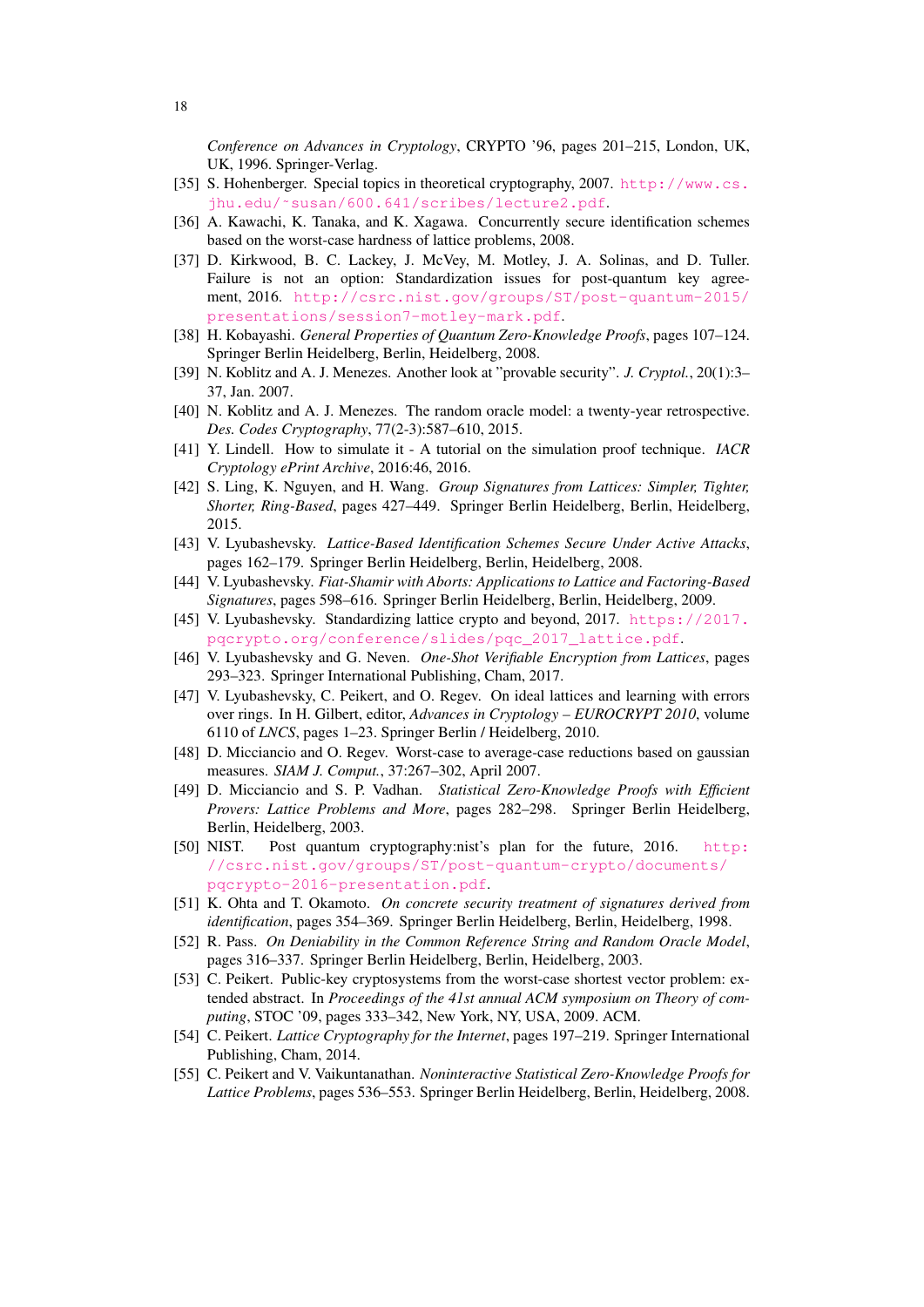- [56] O. Regev. On lattices, learning with errors, random linear codes, and cryptography. In *Proceedings of the thirty-seventh annual ACM symposium on Theory of computing*, STOC '05, pages 84–93, New York, NY, USA, 2005. ACM.
- <span id="page-18-1"></span>[57] C. R. Shafi Goldwasser, Silvio Micali. The knowledge complexity of interactive proof systems. *SIAM Journal on Computing*, 18(1):186–208, 1989.
- <span id="page-18-2"></span>[58] J. Stern. A new paradigm for public key identification. In *IEEE Transactions on Information Theory*, pages 13–21, 1996.
- <span id="page-18-6"></span>[59] S. P. Vadhan. *A Study of Statistical Zero-knowledge Proofs*. PhD thesis, Cambridge, MA, USA, 1999. AAI0801528.
- <span id="page-18-7"></span>[60] J. Watrous. Limits on the power of quantum statistical zero-knowledge. In *The 43rd Annual IEEE Symposium on Foundations of Computer Science, 2002. Proceedings.*, pages 459–468, 2002.
- <span id="page-18-8"></span>[61] J. Watrous. Zero-knowledge against quantum attacks. In *Proceedings of the Thirtyeighth Annual ACM Symposium on Theory of Computing*, STOC '06, pages 296–305, New York, NY, USA, 2006. ACM.
- <span id="page-18-5"></span>[62] H. Wee. *Zero Knowledge in the Random Oracle Model, Revisited*, pages 417–434. Springer Berlin Heidelberg, Berlin, Heidelberg, 2009.
- <span id="page-18-0"></span>[63] X. Xie, R. Xue, and M. Wang. *Zero Knowledge Proofs from Ring-LWE*, pages 57–73. Springer International Publishing, Cham, 2013.
- <span id="page-18-3"></span>[64] J. Zhang, Z. Zhang, J. Ding, M. Snook, and Ö. Dagdelen. Authenticated key exchange from ideal lattices. In *Advances in Cryptology-EUROCRYPT 2015*, pages 719–751. Springer, 2015.

### <span id="page-18-4"></span>A Proof of Lemma [3](#page-5-1)

*Proof.* Suppose x has an arbitrary distribution, we show that every coordinate of  $\bar{x}$  is uniformly distributed over  $\mathbb{Z}_q$ . Here, the choice of x and  $x_1$  are independent of each other. Let  $X_1$  denote the random variable with uniform distribution on  $\mathbb{Z}_q$  and  $X_2$  denote the random variable with the distribution of x. Then, we show that the probability of  $X_1 + X_2$  equals  $z \in \mathbb{Z}_q$  is  $1/q$ , implying that  $\bar{x}$  is uniform.

$$
Pr(X_1 + X_2 = z) = \sum_{i=-\frac{q-1}{2}}^{\frac{q-1}{2}} Pr(X_1 = i) Pr(X_2 = z - i)
$$
  
= 
$$
\sum_{i=-\frac{q-1}{2}}^{\frac{q-1}{2}} \frac{1}{q} Pr(X_2 = z - i)
$$
  
= 
$$
\frac{1}{q} \sum_{i=-\frac{q-1}{2}}^{\frac{q-1}{2}} Pr(X_2 = z - i)
$$
  
= 
$$
\frac{1}{q}
$$

 $\Box$ 

We can show that  $\bar{x}$  is statistically pseudorandom assuming that x is statistically pseudorandom. Recall that the statistical distance between two distributions with random variables X, Y is defined as  $\Delta(X,Y) = \frac{1}{2} \sum_x |Pr[X = x] - Pr[Y = x]|$ . Two distributions are statistically indistinguishable if their statistical distance is negligible. If  $X_1$  has a distribution that is statistically pseudorandom (statistically indistinguishable from uniform) on  $\mathbb{Z}_q$ , for any